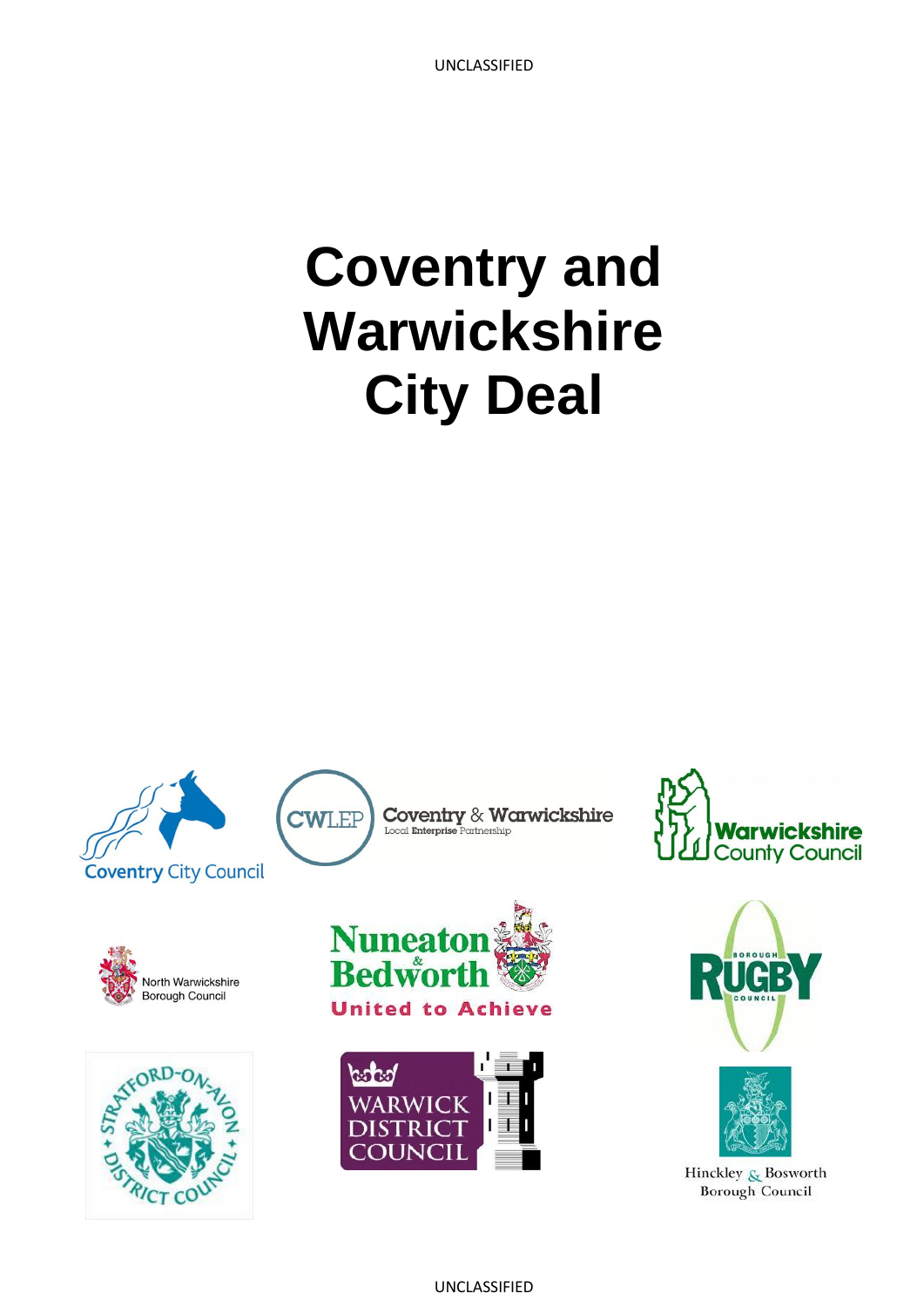# **Executive Summary**

Coventry and Warwickshire is an integral part of the Midlands and a key engine of growth for the United Kingdom. As a functional economic area Coventry and Warwickshire is home to 863,000 residents and some 35,000 businesses. The area also provides employment for 443,000 people and in 2011 generated economic output of around £16.3bn in 2011.

A key part of Coventry and Warwickshire's success is the advanced manufacturing and engineering sector including the automotive sector. However further growth in this sector is being impeded by a series of barriers. These include: insufficient business support advice and guidance – especially targeted at SMEs in this sector; access to finance; availability of individuals with appropriate skills; and availability of appropriate employment sites for growing businesses.

The areas growth strategy recognises both the advanced manufacturing and engineering strengths of this area and the barriers discussed above. This City Deal therefore seeks to tackle these key barriers and over its lifetime the Coventry and Warwickshire Local Enterprise Partnership predict this deal will deliver:

- Over 15,000 jobs within the wider economy, of which over 8,800 will be in the advanced manufacturing and engineering sector.
- A range of innovative business support programmes that will support further growth in the advanced manufacturing and engineering sector.
- A new flagship "Clearing House" centre, where key business support agencies are co-located in one building.
- A new pan-Midlands supply chain initiative that will support the growth of advanced manufacturing and engineering SMEs.
- A new motor test track facility for the growing auto sector at Fen End in Warwickshire.
- £25m of local and national public sector investment.
- £67m of private sector investment.

**Our signing of this document confirms our joint commitment to ensure full implementation of the Coventry and Warwickshire City Deal proposed by: the Coventry and Warwickshire Local Enterprise Partnership; Coventry City Council; Warwickshire County Council; North Warwickshire Borough Council; Nuneaton and Bedworth Borough Council; Rugby Borough Council; Warwick District Council; Stratford-on-Avon District Council; and Hinckley and Bosworth Council in Leicestershire. To ensure implementation and demonstrate success we will jointly track progress against milestones and outcomes.**

Nive (logg)

Rt Hon Nick Clegg MP **Rt Hon Greg Clark MP** Deputy Prime Minister Manuscript Communication of the Minister for Cities of American Minister for Cities of American Communication of the Minister for Cities of American Communication of the Minister of American Communica

.............................................. ........................................... Sir Peter Rigby, Chairman

Cllr Ann Lucas, Leader

........................................... Cllr Izzi Seccombe, Coventry and Warwickshire LEP Coventry City Council Leader Warwickshire County Council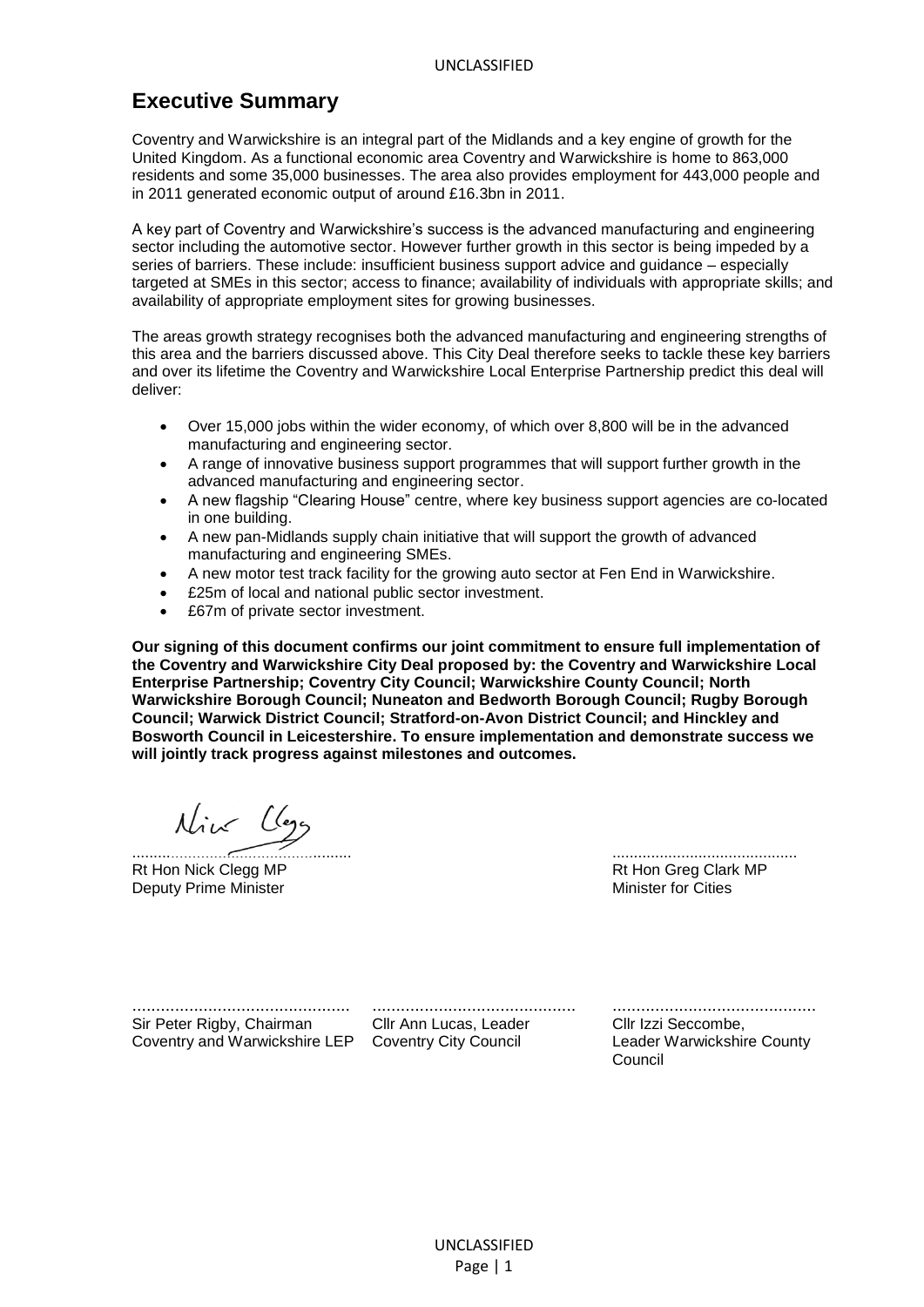.............................................. Cllr Mick Stanley, Leader North Warwickshire Borough Council

........................................... Cllr Dennis Harvey, Leader Nuneaton and Bedworth Borough Council

........................................... Cllr Craig Humphrey, Leader Rugby Borough Council

.............................................. Cllr Chris Saint, Leader Stratford-on-Avon District Council

........................................... Cllr Andrew Mobbs, Leader

…………………………… Cllr Stuart Bray, Leader. Warwick District Council Hinckley and Bosworth Borough Council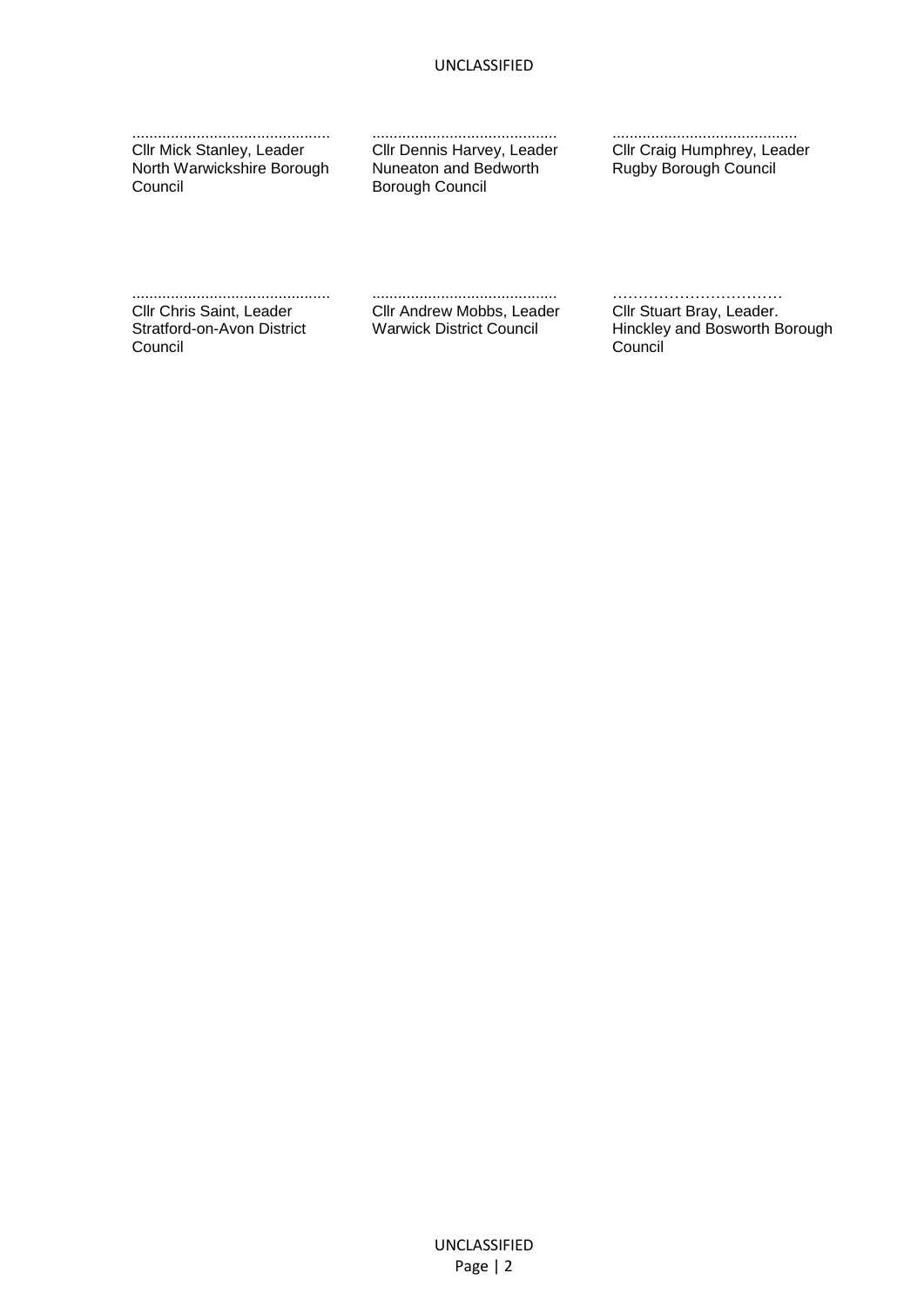## **Introduction**

Coventry and Warwickshire is an integral part of the Midlands and a key engine of growth for the United Kingdom. As a functional economic area Coventry and Warwickshire is home to 863,000 residents and some 35,000 businesses. The area provides employment for 443,000 people and in 2011 generated economic output of around £16.3bn.

A key part of Coventry and Warwickshire's success is its advanced manufacturing and engineering sector which employs a significant number of residents. A particular strength is the manufacture of motor vehicles, where Coventry and Warwickshire have more than five times the average concentration of employment in this sector. The advanced manufacturing and engineering sector is also one of the key foundations for the future success of Coventry and Warwickshire with high rates of forecast growth over the next 10-15 years.

The growth strategy across Coventry and Warwickshire recognises this specialism and the City Deal will help Coventry and Warwickshire maximise the impact of this sector within the local economy by:

- Providing the **right type of business advice, guidance and support programmes** to grow both SMEs and companies within the advanced manufacturing and engineering sector.
- **Establishing tailored skills programmes** for the advanced manufacturing sector, which build on recent reforms to the national skills system, ensuring that advanced manufacturing and engineering companies can employ people with the right skills.
- Maximising the potential of the advanced manufacturing and engineering sector, including the auto sector, by **supporting more SMEs to secure business in the supply chain**.
- Helping further growth of the automotive sector by providing funding that will support the **development of a new test track facility in Fen End**.

#### **Why do we need the City Deal?**

Coventry and Warwickshire benefits from a strong advanced manufacturing and engineering sector. This is complemented by world class universities and R&D facilities such as: University of Warwick; Coventry University; Warwick Manufacturing Group; MIRA Technology Park; the Manufacturing Technology Centre at Ansty; and the High Value Manufacturing Catapult to name a few.

However despite these strengths local partners recognise that the growth in the advanced manufacturing and engineering sector could be significantly increased by supporting the growth of advanced manufacturing SMEs. Currently the business support needs of these companies are not addressed as effectively as they could be – with challenges around: effective signposting/co-ordination of business support; and the provision of business support programmes that meet all the needs of these companies.

Across the Midlands there are a range of world leading advanced manufacturing and engineering companies. These include: Aston Martin; Jaguar-Land Rover; BMW and Caterpillar. However local advanced manufacturing and engineering SMEs do not maximise the supply chain opportunities that these companies present.

The automobile sector is a growing part of the local economy. However Coventry and Warwickshire's R&D facilities do not provide a complete offer to automobile companies. The City Deal provides a key opportunity to unlock a critical auto test track facility that will support a range of automobile companies.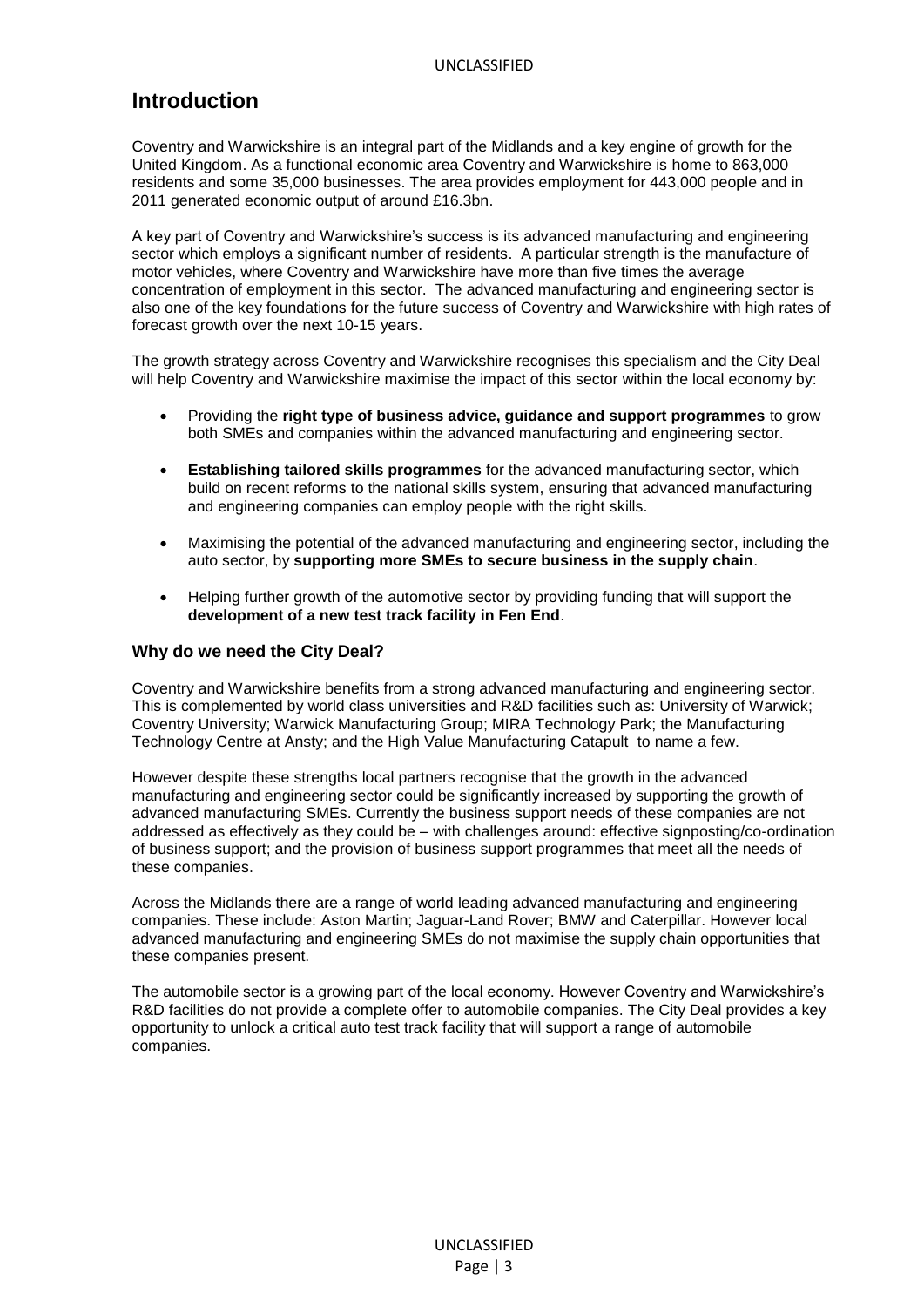# **The Deal**

At the heart of the Coventry and Warwickshire City Deal is an ambitious proposal to **maximise growth in the areas advanced manufacturing and engineering sector (including the auto sector) by growing advanced manufacturing and engineering SMEs**. To deliver this flagship proposal City Deal partners will:

- Establish a **Coventry and Warwickshire Business Support Clearing House**. The clearing house will: deliver a range of bespoke business support services; assist businesses to invest in skills; build on the existing capacity and "sign posting" services provided by the local Chamber of Commerce; and enable companies to access innovation assets (to support greater R&D) and new employment sites.
- Provide a range of **tailored business support programmes** that will support growth of SMEs in the advanced manufacturing and engineering sector. These programmes will focus on: access to finance; innovation; trade and export; and sector investment.

The flagship Clearing House and business support programme will be complemented by: two skills programmes; a pan Midlands Supply Chain programme; a site development scheme; and initiatives that will explore further improvements to the local planning system. These will:

- Create a **shared apprenticeship scheme for the advanced manufacturing and engineering sector**. This scheme will enable apprentices to be employed by a host employer, but will carry out work placed training in a number of advanced manufacturing and engineering SMEs.
- Create a **Skills 4 Growth programme** that will tackle skills gaps for advanced manufacturing and engineering SMEs.
- Design a **pan-Midlands supply chain programme** that will raise awareness of supply chain opportunities for SMEs in the advanced manufacturing and engineering sector.
- Develop a **new auto test track facility in Fen End**. This proposal will lever in £17.4m of private sector investment over a 15 year period and complement existing auto R&D/innovation facilities in the area.
- Secure Government commitment to **explore further changes to local planning system** with local authorities in order to speed up planning applications.

Over its lifetime the Coventry and Warwickshire Local Enterprise Partnership predict the City Deal will deliver:

- Over 15,000 new jobs by 2025, of which over 8,800 will be in the advanced manufacturing and engineering sector.
- Support growth in 450 advanced manufacturing and engineering companies within the local area.
- Provide a new motor test track facility for the growing auto sector at Fen End in Warwickshire.
- £25m of local and national public sector investment.
- Over £67m of private sector investment.

#### **Geography**

This City Deal sets out a range of programmes and initiatives which seek to support the entire Coventry and Warwickshire Local Enterprise Partnership area. This includes the areas covered by Coventry City Council, Warwickshire County Council and part of Leicestershire. This includes the following district local authorities: North Warwickshire; Nuneaton and Bedworth; Rugby; Warwick; Stratford-on-Avon; and Hinckley and Bosworth (in Leicestershire).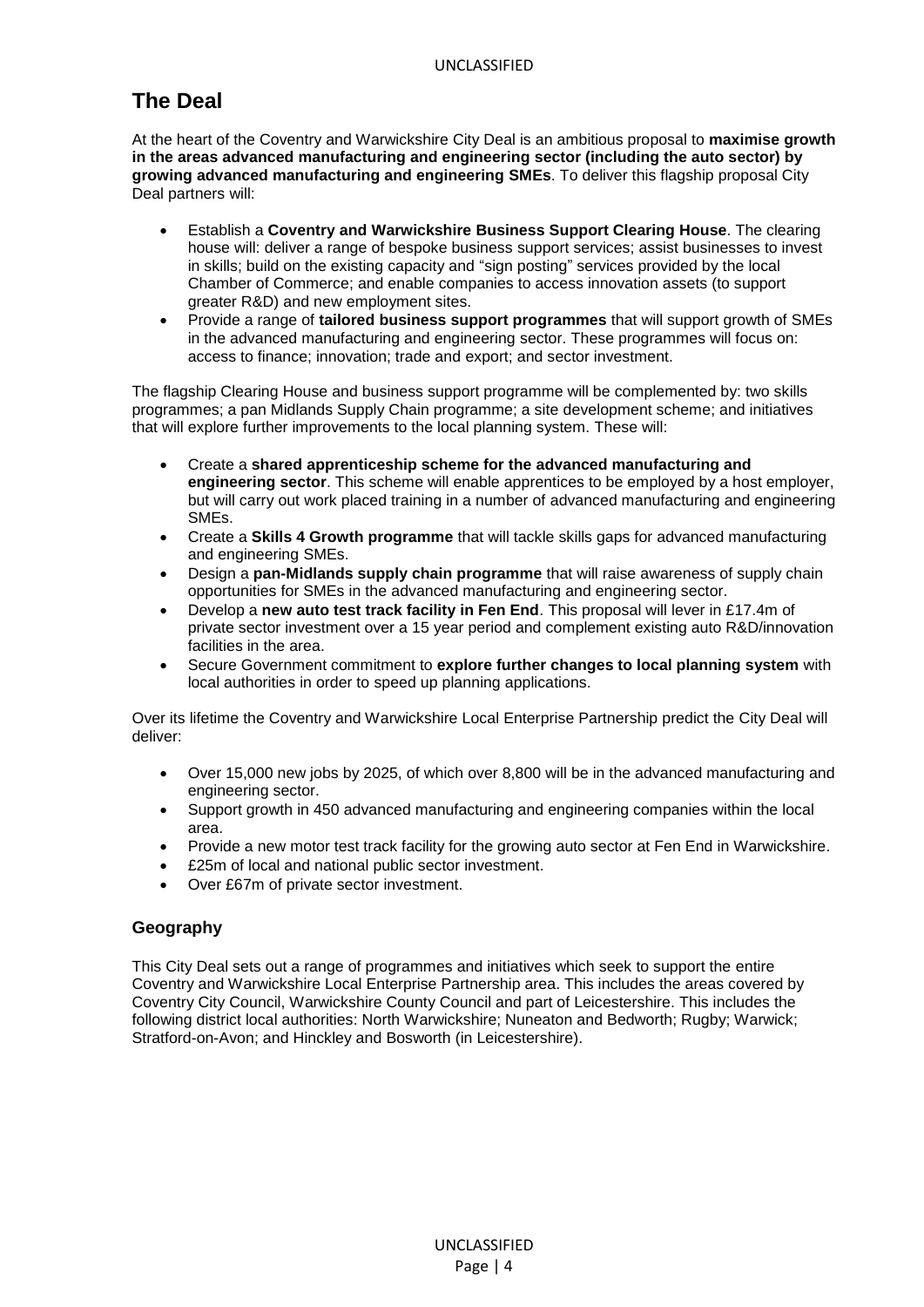# **Key Elements of the City Deal**

#### **Growing SMEs and the advanced manufacturing and engineering sector**

Within Coventry and Warwickshire the concentration of advanced manufacturing and engineering companies – particularly in the automotive sector; high education institutions with engineering and manufacturing specialism's; and state of the art R&D facilities (see Figure 1) has led to higher rates of R&D – the bedrock of future growth and economic success.

However closer analysis of this information shows that this activity is heavily concentrated in a very small number of companies. 89% of R&D employment and 94% of in-house R&D expenditure is accounted for by only 16 firms – or 0.05% of the business base. Supporting more of the areas advanced manufacturing and engineering companies to: increase rates of R&D; grow their business; and maximise opportunities presented by higher education and R&D facilities are key aims of this City Deal. In addition, across all sectors of the local economy, Coventry and Warwickshire has a clear commitment to support SME growth more broadly.

To maximise these economic opportunities this City Deal will create a ground-breaking Business Support Clearing House for all SMEs and will launch tailored business support programmes for the advanced manufacturing and engineering sector.



**Figure 1:** Advanced Manufacturing and Engineering Companies and R&D facilities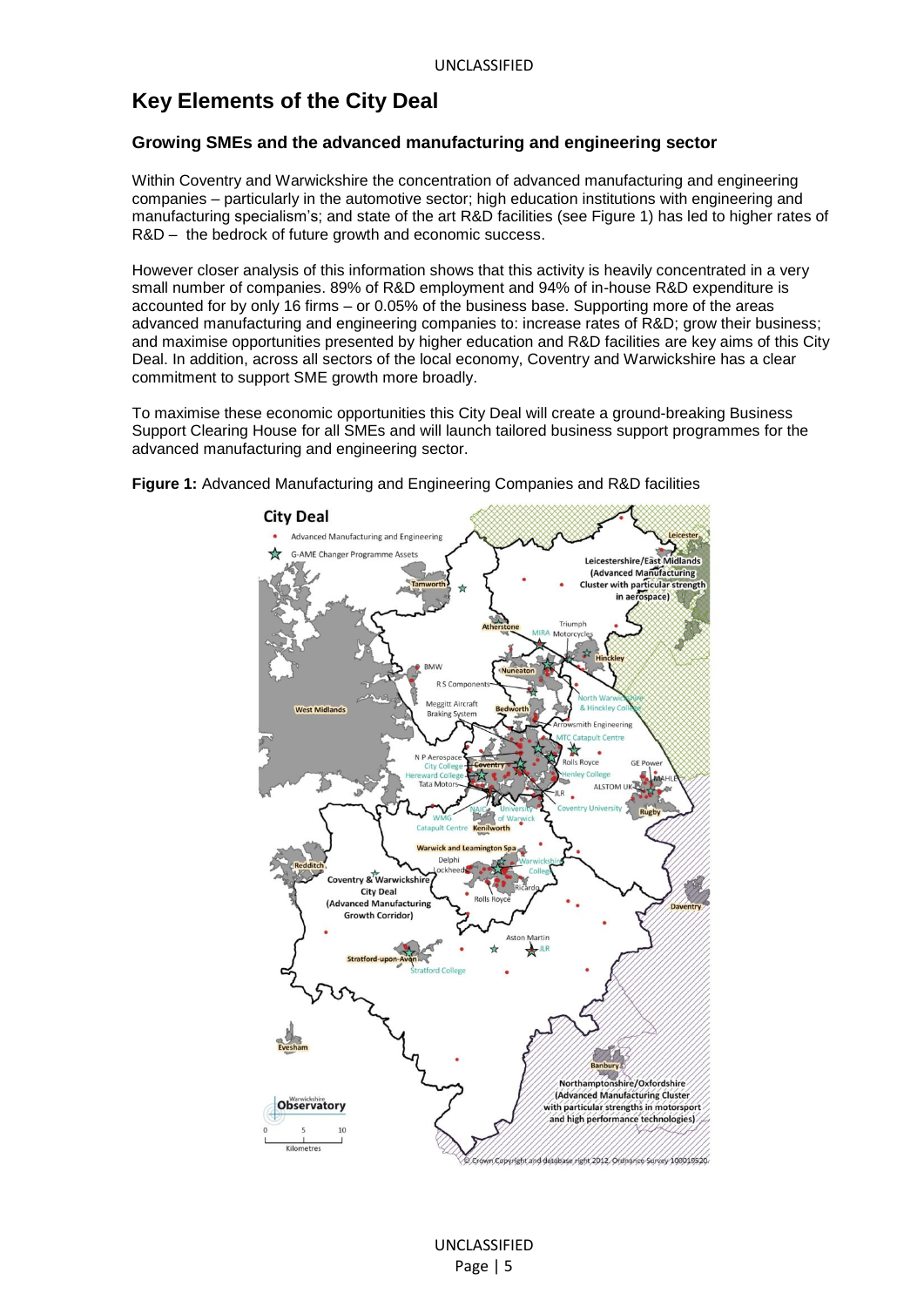#### **Business Support Clearing House**

SMEs generally and companies within the advanced manufacturing and engineering sector have stated that they face three key barriers. These are: provision of business support services that meet their specific needs; access to finance; and the ability to hire people with the right skills. Companies also say they need this support provided in an easily accessible way. The Coventry and Warwickshire Business Support Clearing House will meet the above needs and provide a single access point for all business support in the area.

Although the Clearing House will be open to all local businesses, by building on the existing capacity of the local Chamber of Commerce, it will also actively target the 450 advanced manufacturing and engineering companies that have been identified by the Coventry and Warwickshire Local Enterprise Partnership as having the potential to grow.

#### **Establishing the Clearing House**

The Clearing House will have both a physical and on-line presence, providing businesses with the ability to access it services in ways that suits their needs. For companies that want to access business support services in person Coventry and Warwickshire will establish a Clearing House facility at Cheylesmore House in Coventry. This high quality Government owned building will provide a central location where all the business support agencies co-locate or utilise hot-desk facilities – including: UKTI (delivered by local Chamber of Commerce); the Manufacturing Advisory Service; Growth Accelerator; Coventry & Warwickshire Chamber of Commerce; Coventry University; University of Warwick; Coventry City Council; Warwickshire County Council; banking services; access to finance specialists; supply chain advisors; and skills advisors.

The Clearing House will take up  $752m^2$  in Cheylesmore House. The Government will lease this space to Coventry and Warwickshire for five years and will provide the space without charge for the first two and a half years. Local partners in Coventry and Warwickshire will fund the costs of leasing this space for the remaining two and a half year period. The specific funding breakdown will be:

|                           | <b>Government contribution</b> | <b>Coventry and Warwickshire contribution</b> |
|---------------------------|--------------------------------|-----------------------------------------------|
| Year 1                    | £310K (100%)                   | £0K (0%)                                      |
| Year <sub>2</sub>         | £310K (100%)                   | £0K (0%)                                      |
| Year <sub>3</sub>         | £155K (50%)                    | £155K (50%)                                   |
| Year 4                    | £0K (0%)                       | £310K (100%)                                  |
| Year 5                    | £0K (0%)                       | £310K (100%)                                  |
| <b>Total contribution</b> | £775K (50%)                    | £775K (50%)                                   |

This office will be complemented by an online presence that will provide a single access point for business support. This online presence will be linked to existing national business support programmes and information available on the .GOV platform. At its core the Clearing House seeks to maximise the reach of existing national programmes and enhance these through local support. There will be no duplication of business support activity. The total cost of the Clearing House, over a five year period, is £10.7m. £9.2m of funding will be provided by local partners with Government providing £1.5m – of which £775K will be met by not charging for the office space at Cheylesmore House.

#### **Providing effective business support programmes for SMEs and the advanced manufacturing and engineering sector**

In addition to the provision of business support advice and guidance Coventry and Warwickshire will also provide a range of business support programmes for advanced manufacturing and engineering SMEs. These include:

 **Access to finance:** The Clearing House will bring together local and national funding to create a £8.8m funding pot drawn from RGF Round 4 funding (secured as part of this City Deal), RGF Lancaster funding (secured as part of this City Deal), existing RGF Round 3 funding and EU funds. As each of these funds has different funding rules the Clearing House will process applications and match companies to the appropriate funding stream. This fund will lever in £49m of private sector investment.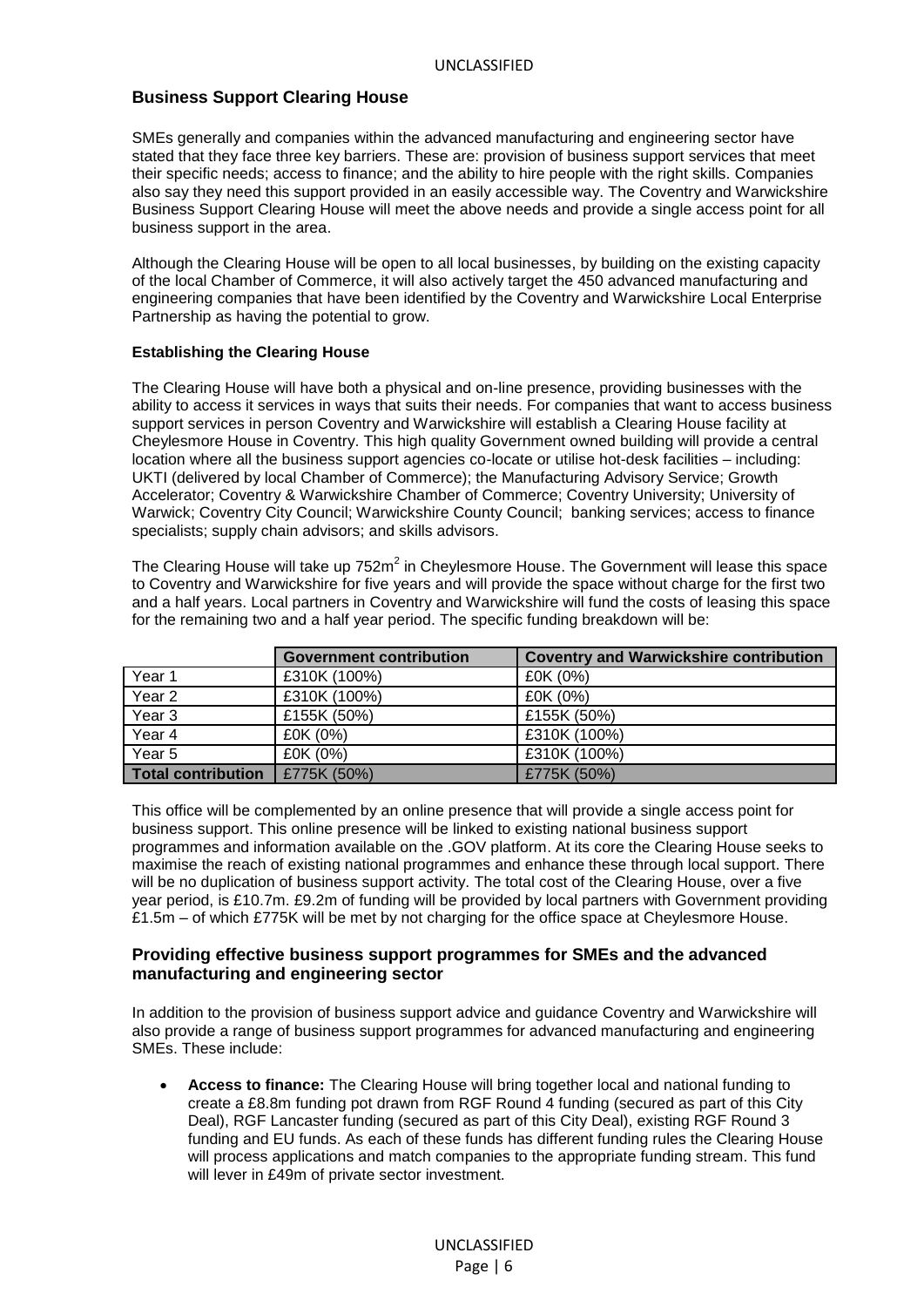- **Innovation:** Support provided through the Clearing House will increase uptake of national schemes such as innovation vouchers. In addition, the City Deal will provide funding grants to groups of advanced manufacturing and engineering SMEs to support the development of new products and services. A Proof of Concept fund will support universities, research organisations and businesses to undertake pre-commercialisation activities for new technologies.
- **Trade and Export:** Building on the existing UKTI provision the Clearing House will offer a dedicated trade and export advice service for advanced manufacturing and engineering companies. This service will also: organise and host trade visits and missions, funded by local partners; and commission sector specific research and analysis work.
- **Sector investment:** Agencies co-located at the Clearing House will work together to promote Coventry and Warwickshire's economic strengths in order to encourage inward investment and provide an effective aftercare service for those companies that have relocated to the area.

The innovation; trade and export; and sector investment schemes will be all be funded through the £10.7m funding discussed above.

#### **Evaluating the Clearing House**

As part of the City Deal, Coventry and Warwickshire will commit to providing an independent evaluation of the Business Support Clearing House. The evaluation methodology will be agreed with the Cities Policy Unit in the Cabinet Office and will be used to determine the effectiveness of this business support model. An interim evaluation report will be provided at the end of the second year of the Clearing House operations and a final evaluation report will be provided at the end of the fifth year of operation. Critical to the evaluation will be the role and views of the to-be-established Coventry and Warwickshire City Deal Business Advisory Board (co-ordinated by Chamber of Commerce) and working to the Coventry and Warwickshire Local Enterprise Partnership.

#### **Pan Midlands Supply Chain Initiative**

Coventry and Warwickshire's strength in the advanced manufacturing and engineering sectors is shared with other areas across the Midlands such as: Birmingham and Solihull; the Black Country; and Leicester and Leicestershire. Working across the Midlands Coventry and Warwickshire will create a Pan Midlands Supply Chain initiative. This scheme will seek to:

- Raise local SME awareness of supply chain opportunities with the largest companies in the area.
- Help existing supply chain SME companies to access available business support services and R&D/innovation assets in the local area, to facilitate their growth.
- Design and implement new business support programmes that will help supply chain SMEs to grow.
- Support SMEs to undertake greater export related activity.

Working across the Midlands the four Local Enterprise Partnerships will lead the design of this initiative, working with Cabinet Office Cities Policy Unit and the Department for Business, Innovation and Skills. The design of this initiative will be completed by March 2014 and delivery will commence in 2014/15.

#### **Enhancing Academic Co-ordination with the Auto Sector**

The Government's recently published Auto Strategy sets out clear actions to improve the co-ordination and collaboration between the automobile sector and higher education – to maximise the impact of academic research in driving innovation. Coventry and Warwickshire recognise that the Government's auto strategy is seeking to establish an effective framework to improve this collaboration and coordination at a national level, through an advisory council that reports to the Automotive Council. In advance of this planned national advisory group being established, Coventry and Warwickshire will establish the Midlands Automotive Engineering and Research Advisory Board – complementing national efforts to ensure the UK remains at the forefront of the automotive R&D agenda.

Coventry and Warwickshire will invite representatives of the following organisations to be members of this board: representatives from the areas world-class universities (Coventry University, University of

> UNCLASSIFIED Page | 7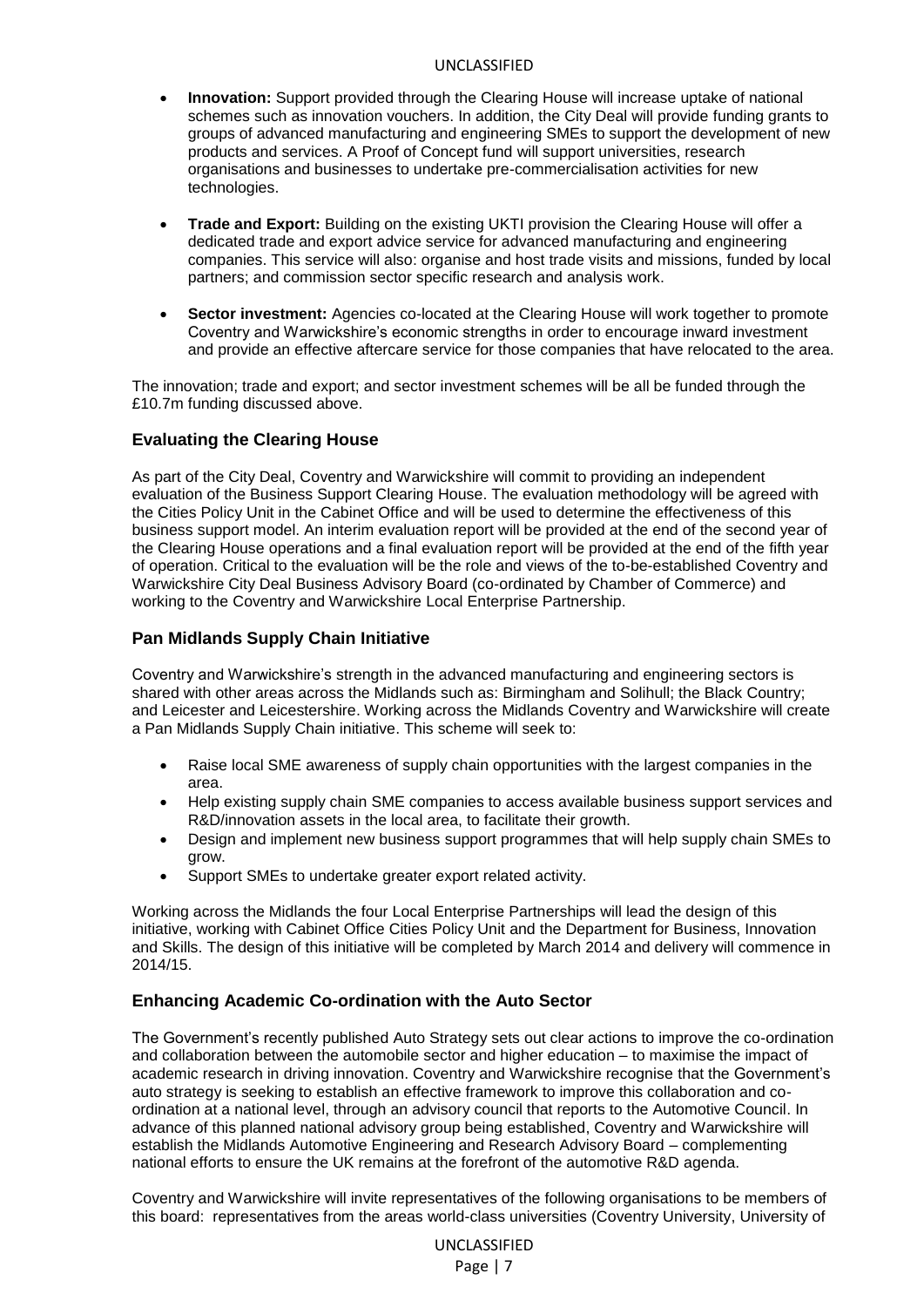Warwick, University of Birmingham and Loughborough University); local innovation assets (the High Value Manufacturing Catapult, MIRA Technology Park, and the Manufacturing Technology Centre at Ansty) representatives from major automotive employers that are based in the area; and representatives from the four Midlands Local Enterprise Partnerships. This board will also seek guidance from and engagement with the Department for Business, Innovation and Skills.

Building on the ongoing R&D programmes being undertaken by these companies and institutions the Midlands Automotive Engineering and Research Advisory Board will seek to:

- Align R&D research undertaken to industry challenges whilst continuing to ensure academic/research independence.
- Increase sharing of research findings between universities, innovation centres and automotive companies, where possible.
- Forge strong relationships with the soon to be established national advisory board.
- Provide advice and guidance to the Department for Business, Innovation and Skills to help inform future policy on the automotive sector.

The Midlands Automotive Engineering and Research Advisory Board will also work with the Innovation Brokerage service, based at the Coventry and Warwickshire Clearing House, to ensure that local businesses engage with these innovation assets effectively.

The design of the Midlands Automotive Engineering and Research Advisory Board will be led by Coventry and Warwickshire Local Enterprise Partnership and will be finalised in 2013/14, following further consultation with the above universities, innovation assets; local automotive companies; Coventry and Warwickshire Local Enterprise Partnership; and the Auto team in the Department for Business, Innovation and Skills.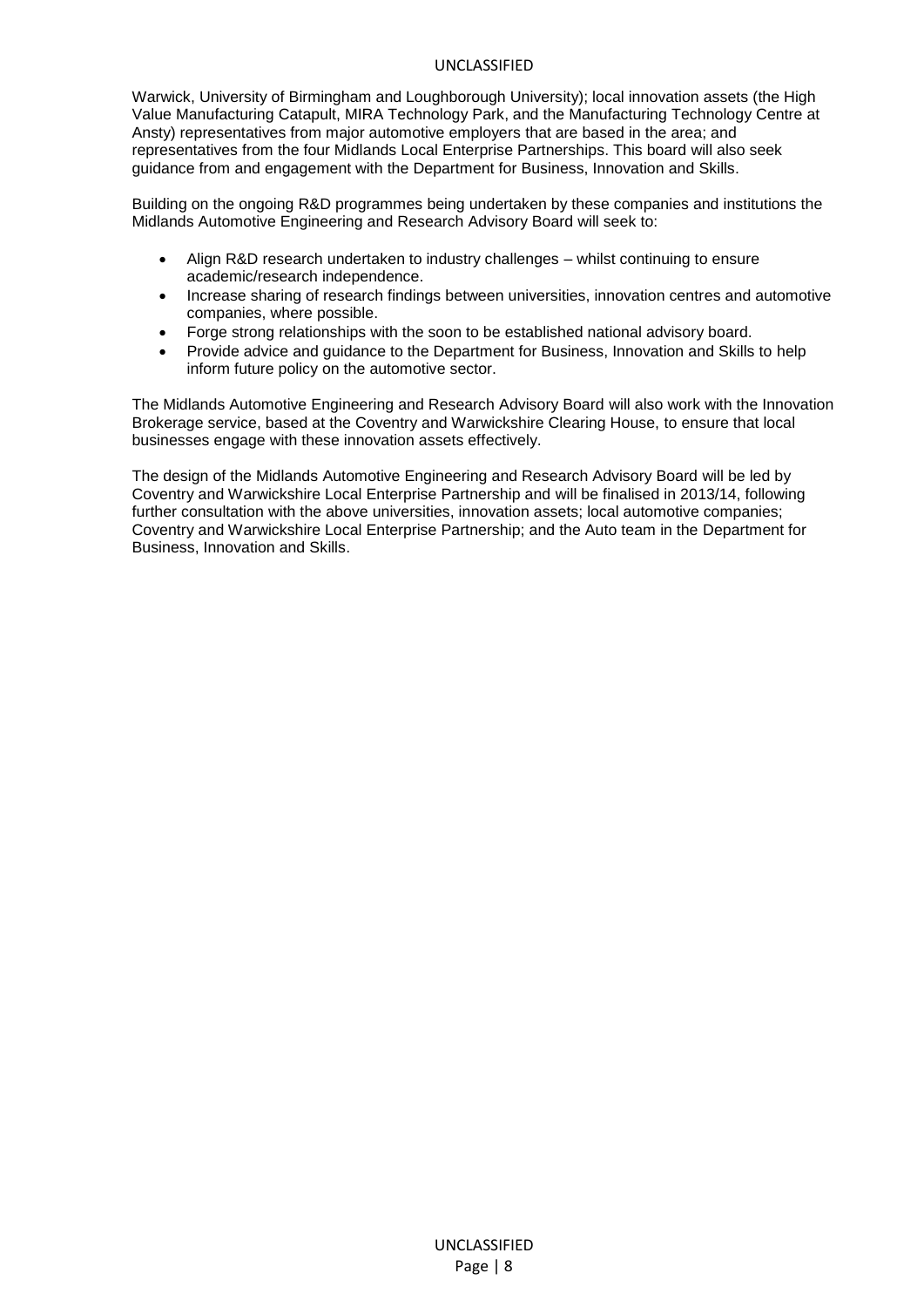## **Developing a locally responsive skills system to drive economic growth**

Providing advanced manufacturing and engineering SMEs with access to individuals with the right skills is crucial if Coventry and Warwickshire is to enable further growth in these companies. As part of the City Deal, Coventry and Warwickshire has proposed a new shared apprenticeship scheme and a Skills 4 Growth programme to begin meeting this challenge.

#### **Coventry and Warwickshire Shared Apprenticeship Scheme**

For employers that have highlighted barriers to taking on an apprentice, Coventry and Warwickshire will provide a shared apprentice approach. Through this scheme apprentices will be employed by a host employer but will carry out their work place training at a series of placement companies. Apprentices will rotate around employers according to their framework needs. The technical element of the training will be carried out at an appropriate college. This will build on the success of the Hinckley & Bosworth, Nuneaton & Bedworth and North Warwickshire Cross Border Skills Partnership.

This shared model will encourage local SME advanced manufacturing and engineering companies to take more apprentices by making it as easy as possible for them to do so. Over the next five years coordination of this scheme will be undertaken by Coventry and Warwickshire Local Enterprise Partnership, working in partnership with the Skills Funding Agency. This co-ordination will be taken forward by:

- The local National Apprenticeship and Apprenticeship Training Academy team working with Coventry and Warwickshire Local Enterprise Partnership to support the establishment of an Apprenticeship Task Force. This task force will ensure linkages are made between this initiative and wider strategies such as the Coventry and Warwickshire Skills Strategy, EU Investment Strategy and Coventry and Warwickshire's Strategic Economic Plan.
- Additional Business Development funding of £10,000 in 2013/14 to further the development of the strategic relationship between the Skills Funding Agency and Coventry City Council to deliver growth in apprenticeships, particularly for the 16 -18 year old cohort.
- Dedicated resource on the ground from the Skills Funding Agency's local Apprenticeship head and drawing additional Agency support as needed to coordinate agreed activities, linked exclusively to the Coventry and Warwickshire Local Enterprise Partnership, to provide advice and expertise to support the development of an Apprenticeship Training Agency and the wider apprenticeship Strategy.
- Support the development of links to wider National Apprenticeship Service support including: the Small Business Unit; the Apprenticeships Vacancy team; and the Apprenticeships marketing collateral.
- Further develop the relationship and involvement of Further Education and private provider organisations in supporting Coventry and Warwickshire's apprenticeship ambitions.

#### **Skills 4 Growth Programme**

This programme will test a new approach to providing key skills for SME advanced manufacturing and engineering companies. This programme focuses on skills development and complements wider work to ensure individuals secure suitable qualifications in order to access employment. Indeed the package assumes that the current range of provision from Further Education, private training providers and Higher Education across the region is strong in delivering qualifications. However in order to become skilled at a job a task must be repeated many times and ultimately signed off as being to the correct standard. In many of Coventry and Warwickshire's advanced manufacturing and engineering SMEs the specific skills required are not taught as part of a qualification due to their limited general application e.g. specialist/niche engineering skills. This package therefore aims to support SME's in securing individuals with these skills.

In the first instance the Coventry and Warwickshire Business Support Clearing House will undertake outreach and engagement activities with advanced manufacturing and engineering SMEs to establish the specific niche skills needs of these companies.

Once these skills needs are established the Coventry and Warwickshire Business Support Clearing House will recruit trainees, who are studying for a level three qualification, and group them around specific skills themes. Skills development training will take place alongside an individual's studies to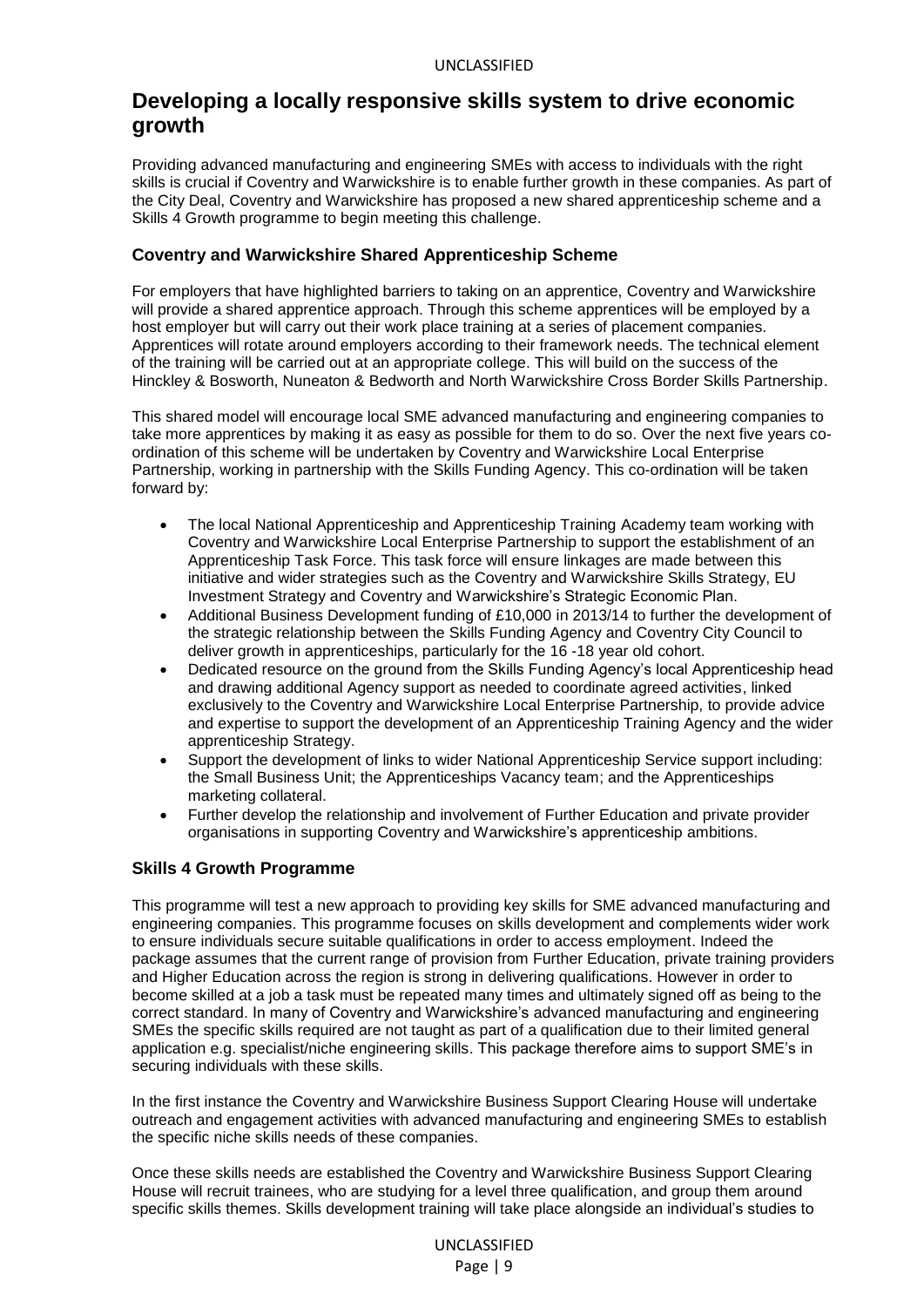complete a recognised qualification. Whilst gathering these tailored skills the individual will be employed by a company and the costs associated to the training element of employment will be supported through funding normally associated with skills development.

#### **Skills 4 Growth programme**

- A trainee completes a programme of study at level 3.
- The trainee is recruited by an advanced manufacturing and engineering company in Coventry and Warwickshire. This recruitment will be brokered through the Coventry and Warwickshire Clearing House.
- The trainee is allocated to a skills trainer for the whole year. This skills trainer, employed by the Clearing House, will have worked extensively with the company the individual is recruited and understand their skills needs.
- The skills trainer will be responsible for four groups of 12 trainees.
- The trainee will spend four days each week in the company working with a company based employee/mentor, who is supported by the skills trainer. The fifth day is spent in the Clearing House. The day in the Clearing House will include a range of group based skills development activities (team working, group learning, communications etc.) and some individually tailored packages. There will also be opportunities to visit regional innovation assets. The Clearing House will not be a technical training facility.

Each trainee will be allocated to a sub-group of four similar trainees and will rotate around a group of companies. This will facilitate the development of a broad range of skills within the trainee that is not available in one SME (subject to appropriate IPR constraints and the four trainees being grouped based on similar industries and similar tasks).

This programme will be tested in 2014/15 with up to 96 people and will be funded by up to £783K of funding subject to final contracting for Coventry and Warwickshire's RGF Lancaster funding. Future years will be funded locally by Coventry and Warwickshire. Over a five year period local partners will invest £4.1m in this programme.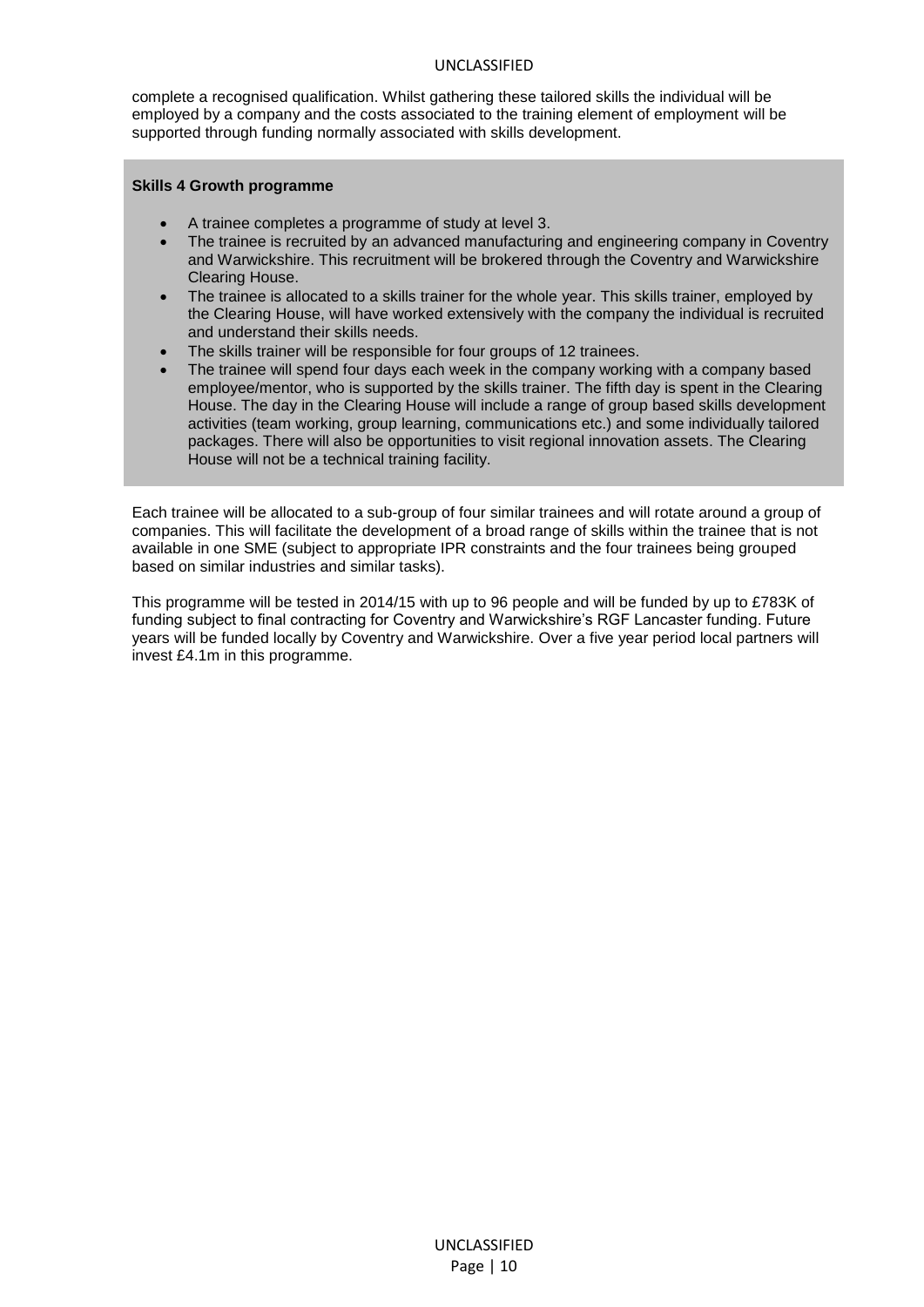## **Supporting the Automotive Sector to Grow – Fen End**

As stated earlier in this document the automotive sub-sector is a large employer within the wider advanced manufacturing and engineering sector of Coventry and Warwickshire's economy. A key requirement of this sector is the provision of automobile test track facilities that enable: R&D activities to be undertaken; testing of new products; internal product training; and product launch. Demand for these facilities is increasing in the sub-region both due to the growth of this sector and the closure of the Jaguar Land Rover test track facility at Gaydon to other companies. Whilst the MIRA site located in Leicestershire offers a premier facility for large automobile companies, there is an opportunity to enhance and complement this facility by enabling the expansion of the Fen End R&D and test track facilities based in Warwickshire.

Expansion of this site would bring further test track business to the area. In addition, owners of the Fen End site are in negotiation with overseas companies to relocate R&D facilities to this location. Expansion of this site is currently stalled due to the need to provide access improvements and improvements to the local highway infrastructure. In order to fund these improvement works the Government will provide £559K in grant funding to Warwick District Council in 2013/14 via a Section 31 payment. Once completed these access and highways improvements will unlock £17.4m over a 15 year period and will create 847 net new jobs in Coventry and Warwickshire.

#### **Enhancing the Planning System**

Coventry and Warwickshire already has some of the most efficient local authority planning services within England but believe that further improvements can be made, so as to support growth in advanced manufacturing and engineering companies within the local area.

#### **Implementing a fast-track planning service for the AME sector**

Building on this all local authorities in the City Deal area will deliver a 'fast-track' planning service for the AME sector. Pre-application advice will be universally offered and will be promoted by individual local authorities, the Coventry and Warwickshire Local Enterprise Partnership, the Business Support Clearing House and other business support agencies. Dedicated case officers will be nominated to handle all advanced manufacturing and engineering applications to ensure consistency and ownership across the participating local authorities. These commitments will be enshrined within the existing Planning Protocol, with an amendment specifically targeted at promoting growth across the advanced manufacturing and engineering sector.

In order to minimise delays at formal statutory consultation stage, Coventry and Warwickshire Local Enterprise Partnership will ensure statutory consultees are engaged in the production of its Strategic Economic Plan and their views on sites and locations liable to give rise to environmental constraints are closely considered. The Coventry and Warwickshire Local Enterprise Partnership will take steps to ensure that all potential developers are aware of the importance of early engagement with statutory consultees on individual proposals.

In addition, Government and local authorities within Coventry and Warwickshire agree to undertake further discussions with the aim of producing a version of the Planning Protocol that is acceptable to all parties, drawing on existing mechanisms such as the Defra network offer letter.

#### **Ensuring zero cost for pre-planning applications from the AME sector**

SMEs within the advanced manufacturing and engineering sector cite pre-application fee charging for planning applications as a significant disincentive to growth, hampering their ability to progress change of use, expansion or new build proposals. Charges are levied by statutory consultees under existing approvals and in line with the Government's charging policy of ensuring a fair allocation of costs, whilst also taking account of the 'polluter pays' principle and the need for cost recovery of the services that are provided to those being regulated. Treasury guidance specifies that the standard approach is that the same charge should apply to all users of a defined category of service, so recovering full costs for that category of service. Different charges may be set for objectively different categories of service costing different amounts to provide. If allowed by Government policy, and if alternative funding can be provided to the statutory consultees to compensate for lack of cost recovery, the Government and local authorities will explore through the City Deal (in 2014/15) the feasibility and implications of waiving pre-application fees levied by statutory consultees.

> UNCLASSIFIED Page | 11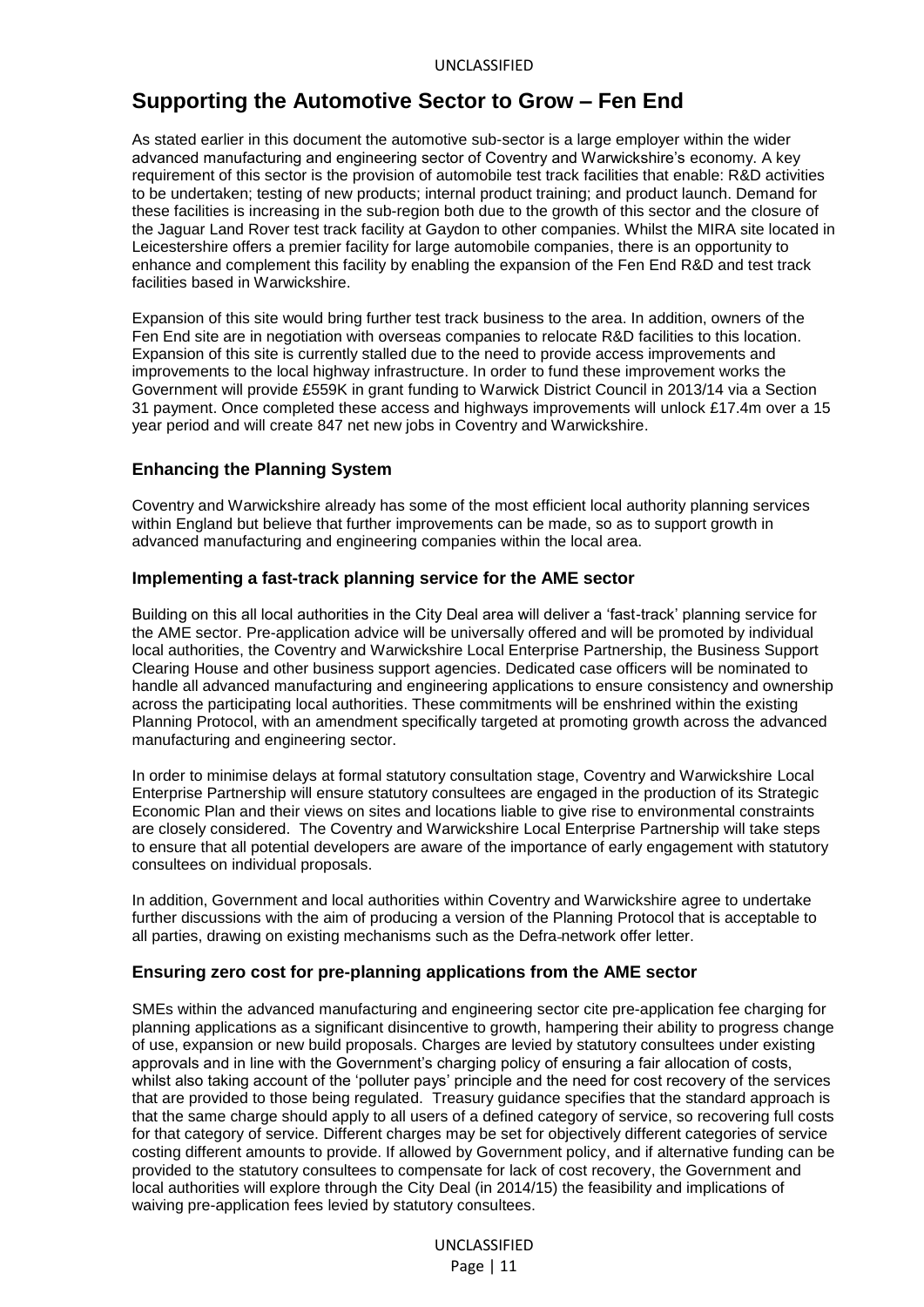#### **Supporting Local Growth – housing, planning and asset management**

Across Coventry and Warwickshire local authorities are working together to promote local growth through a range of housing, planning and asset management. Local authorities in Coventry and Warwickshire have recently completed a sub-regional Strategic Market Housing Assessment, which was commissioned jointly by Coventry City Council and Warwickshire District Councils. This assessment will be used to support the development of Core Strategies and housing policy. In addition local authorities also provide land to facilitate the provision of affordable housing. For example Warwick District Council has established a Joint Venture partnership with Waterloo Housing Group to increase the speed and numbers of affordable housing. Building on this local authorities review housing completions against their plans and take action to mitigate under delivery. For example, Rugby Borough Council has modified its Local Plan to improve the delivery and supply of housing numbers; and North Warwickshire Borough Council is currently working with the Homes and Communities Agency and Registered Social Landlords to bring forward sites and progress a Site Allocation Plan. Coventry is currently meeting its housing targets.

With regard to planning local authorities in the sub-region are at different stages with their Local Plans: Hinckley and Bosworth Borough Council has an up to date plan; the North Warwickshire Borough Council Plan is in examination, with hearings in January 2014; and Stratford on Avon District Council is due to submit next year. Nuneaton and Bedworth completed consultation on its Preferred Options in August with submission and examination expected in 2014. Rugby's Plan is in place and will be refreshed over the next two years and Warwick is expecting to submit its Core Strategy in Spring/Summer 2014, with examination towards the end of 2014. Coventry City Council is looking to put options out to consultation in Autumn 2014 but does has a five year supply of housing. All local authorities will continue to make progress the development of local plans in line with local timetables.

Local authorities are making progress on implementing the Community Infrastructure Levy. Hinckley and Bosworth, North Warwickshire and Rugby are currently developing their schedules; Stratford on Avon is consulting on its preliminary draft schedule whilst Coventry's consultation is scheduled for spring 2014. Both Nuneaton and Bedworth and Warwick are looking to adopt their Community Infrastructure Levy schedules at the same time as their Local Plans. All local authorities will continue to progress in the implementation of the Community Infrastructure Levy.

Local authorities will continue to share good practice and in some cases shared services. Nuneaton and Bedworth Borough Council and North Warwickshire Borough Council have a well-established shared Building Control service. In addition Coventry City Council, Warwick District Council, Rugby Borough Council and Daventry Borough Council are currently considering a shared Building Regulations Service. Coventry City Council has been the best performing local authority for determining planning applications on time for the last three years. The City Deal's proposal to enhance the planning system for advanced manufacturing and engineering companies is an example of the sub-region's aspirations and strong joint working. The new Joint Committee will build on current joint working with a remit to collaboratively address strategic planning issues at a sub-regional level.

Local authorities in the sub-region publish or are working on the development of an asset management strategy. At the sub regional level Coventry and Warwickshire share asset location information for service sharing and planning on the Warwickshire Observatory site. By February 2014 local authorities in Coventry and Warwickshire will make the data they have provided to the West Midlands Property Alliance and the Warwickshire Observatory on their assets available to the Government Property Unit.

The funding of the City Deal proposals requires the pooling of economic development spend and resources from local authorities in Coventry and Warwickshire. The new Joint Committee will further collaborative working between the local authorities and will have a remit to consider, approve and implement decisions relating to sub-regional investment, including the expenditure of external funding within the sub-region.

Coventry and Warwickshire local authorities have a well-established sub-regional improvement programme in partnership with Solihull MBC, which has delivered more than £6m savings per annum through joint procurement and the development of shared services. Projects have included the development of a joint e-tendering system used by all the authorities that enables SMEs access to tenders across the sub-region. The current programme includes projects on joint commissioning in children's services and adult social care and working together on troubled families. Progress is

> UNCLASSIFIED Page | 12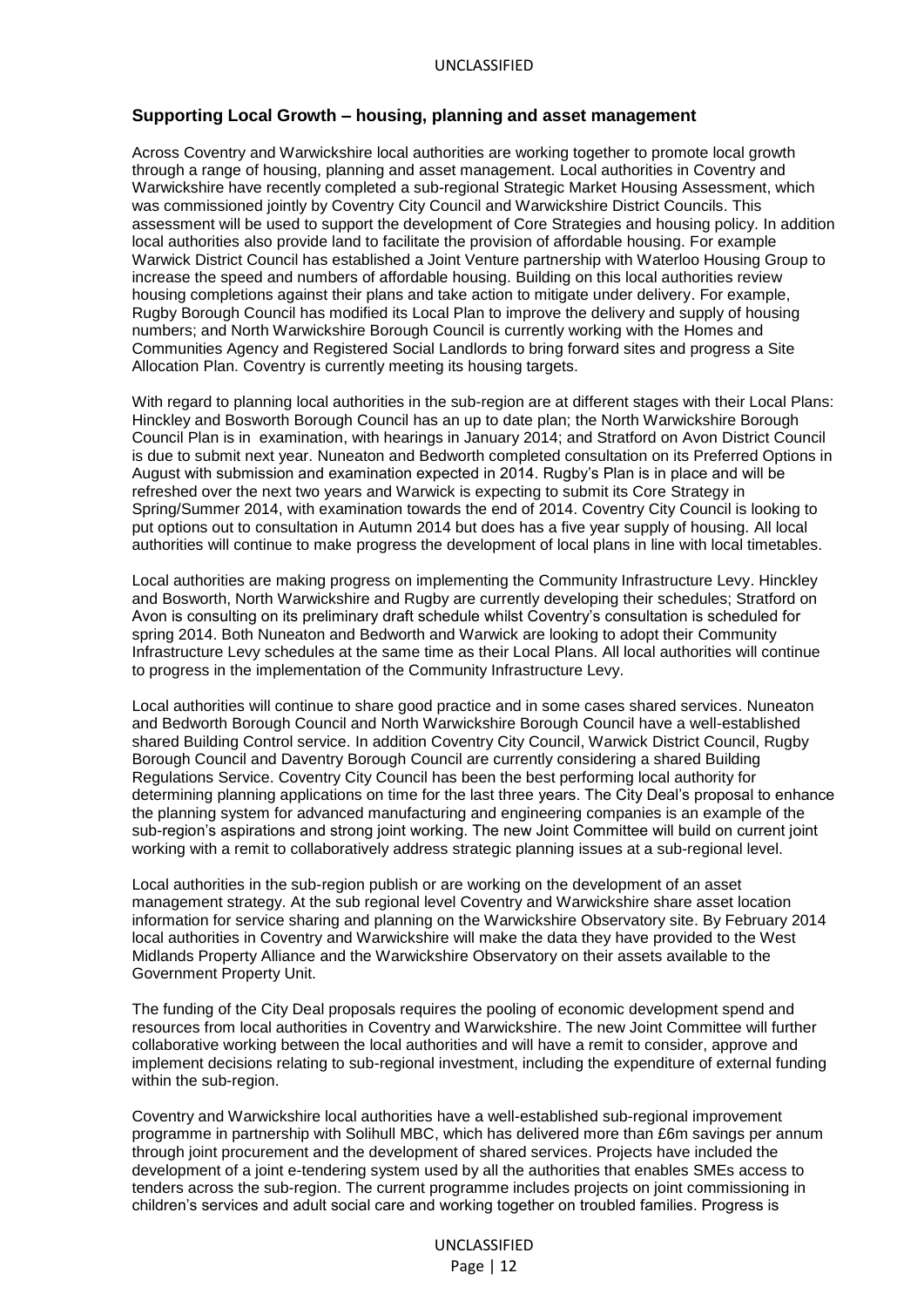reported annually. Coventry and Warwickshire local authorities are participating in a regulatory partnership, as a pilot sponsored by the Better Regulation Office, with Coventry and Warwickshire Local Enterprise Partnership, the Chamber of Commerce and Federation of Small Businesses to improve regulatory activities so that they are more supportive to businesses. Local authorities are keen to share good practice and learn from other places including working with the Public Service Transformation Network. Local authorities in Coventry and Warwickshire will engage with the Public Service Transformation Network. Local authorities in Coventry and Warwickshire will also continue to publish reports on the progress they are making to drive public service transformation.

Coventry and Warwickshire Local Enterprise Partnership published an interim growth plan in January 2013, actions against which are reported on the website in a project management plan. The Local Enterprise Partnership has made positive progress in developing its Strategic Economic Plan that will be finalised in March 2014. This plan will outline the vision and priorities for the sub-region for the next 10 years.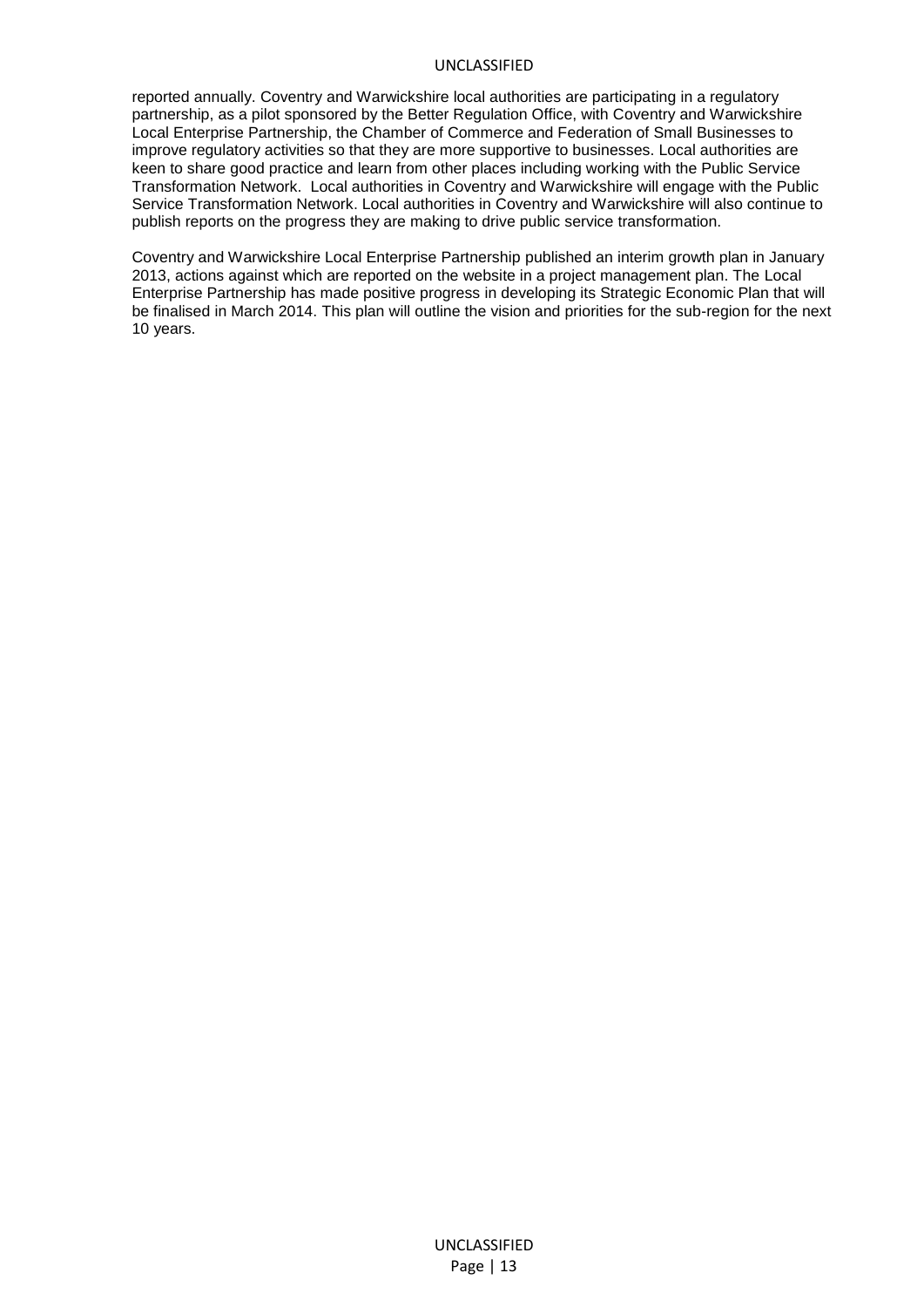## **Governance**

The Coventry and Warwickshire City Deal area will be underpinned by robust governance arrangements that will include all seven local authorities in Coventry and Warwickshire (city unitary, county council and five district/boroughs) along with Hinckley and Bosworth in Leicestershire. Governance arrangements will focus on the following policy areas: economic development; regeneration; and strategic planning at a sub-regional level.

All eight local authorities have confirmed their intention to start the process to establish an Economic Prosperity Board. However, as the existing legislative regulations for the creation of an Economic Prosperity Board mean that the process is likely to take at least a year, a Joint Committee is being established in the interim. This will operate on similar lines, with the expectation that this body will become an Economic Prosperity Board once the legislative requirements have been met.

City Deal governance will be provided through the new Joint Committee/Economic Prosperity Board with oversight through the existing Coventry and Warwickshire Local Enterprise Partnership Board, a business-led (and Chambers co-ordinated) Business Advisory Board and Executive arrangements. It is anticipated that operational management of the Clearing House will be through Coventry and Warwickshire Local Enterprise Partnership; with accountability being provided to the Joint Committee/ Economic Prosperity Board by the Coventry and Warwickshire Local Enterprise Partnership Board.

#### **Timeline for implementation**.

The terms of reference for the Joint Committee have already been informally agreed by all eight local authorities and each authority is taking the necessary reports for formal approval to their Executive/Cabinet and/or Full Council. This process will be completed by the end of the January 2014 so the Joint Committee can formally meet early in February 2014. In the interim a shadow Joint Committee is now in operation and considering options for progressing to an Economic Prosperity Board. The timetable for setting up an Economic Prosperity Board will require government input including changes in legislation, and based on current advice an Economic Prosperity Board would be unlikely to be set up before spring 2016 – with proposals submitted by Coventry and Warwickshire to Government by summer 2015 at the earliest.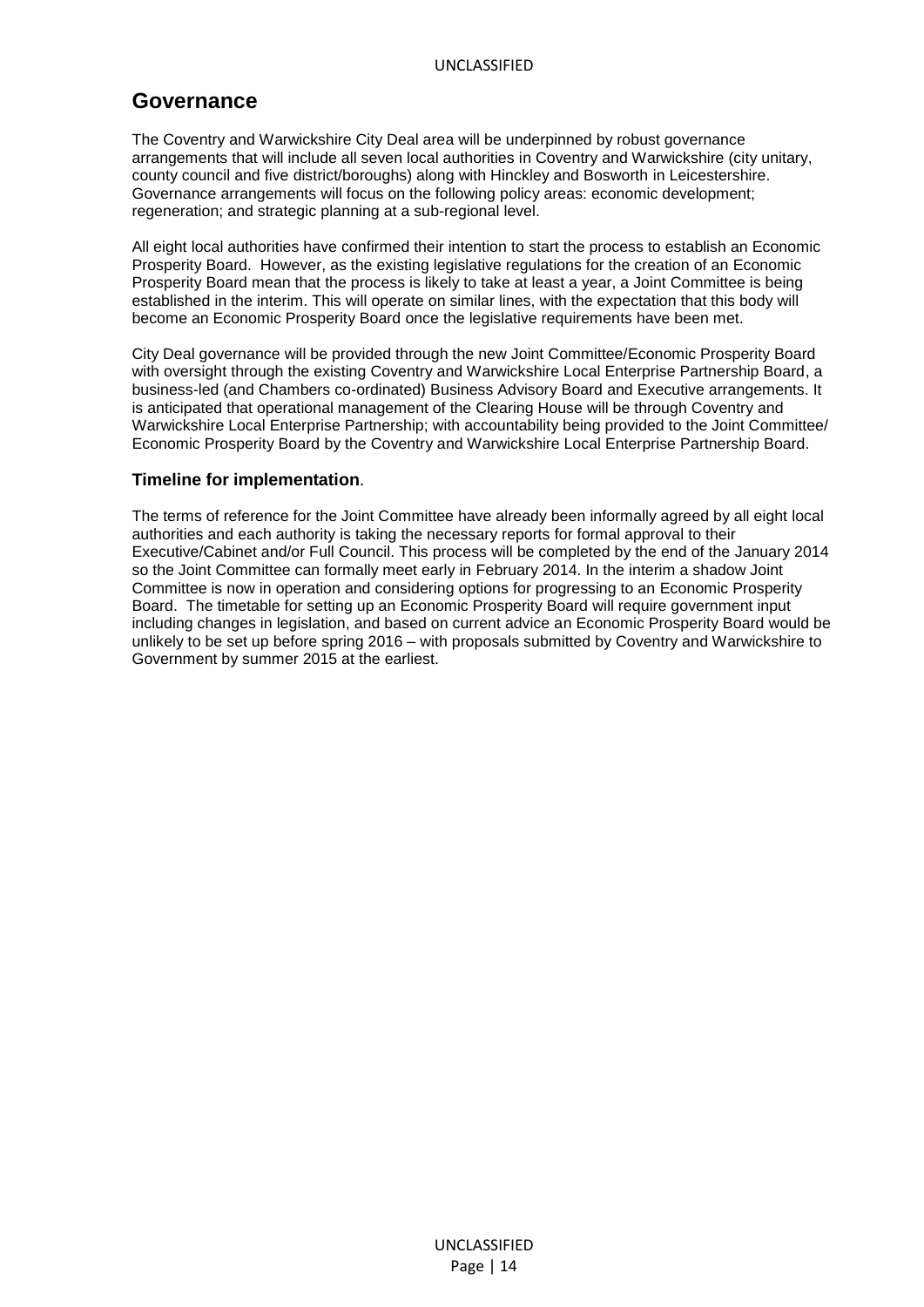# **Summary of Commitments**

## **Business Support Clearing House**

| <b>Central Government Commitments</b>                                                                                                                                                                                                                                                                                                                                                                                                                                                        | <b>Coventry and Warwickshire Commitments</b>                                                                                                                                                                                                                                                                                                                                                                                                                                                                     |  |  |
|----------------------------------------------------------------------------------------------------------------------------------------------------------------------------------------------------------------------------------------------------------------------------------------------------------------------------------------------------------------------------------------------------------------------------------------------------------------------------------------------|------------------------------------------------------------------------------------------------------------------------------------------------------------------------------------------------------------------------------------------------------------------------------------------------------------------------------------------------------------------------------------------------------------------------------------------------------------------------------------------------------------------|--|--|
| Finalise the lease of $752m^2$ of office space at<br>Cheylesmore House to Coventry and<br>Warwickshire Local Enterprise Partnership<br>for the use of the Coventry and Warwickshire<br><b>Business Support Clearing House by March</b><br>2014. This lease will be for a period of five<br>years.<br>As part of the lease agreement for the $752m^2$<br>of office space at Cheylesmore House the<br>Government will not charge for this space for<br>the first two and a half years. This is | Coventry and Warwickshire to work with<br>$\bullet$<br>Government to finalise the five year lease<br>of 752m <sup>2</sup> of office space at Cheylesmore<br>House for the use of the Coventry and<br><b>Warwickshire Business Support Clearing</b><br>House. As part of this lease Coventry and<br>Warwickshire will fund the cost of leasing<br>this space for the final two and a half year<br>period of the five year lease. This is<br>equivalent to £775K.<br>Investment of £75k to fund the fit out of the |  |  |
| equivalent to £775K.<br>Agreement for representatives from the<br>following agencies to either co-locate or use<br>office space at Cheylesmore House as part<br>of the Clearing House: UKTI; Manufacturing<br>Advisory Service; and Growth Accelerator.                                                                                                                                                                                                                                      | office space in Cheylesmore House.<br>Co-location of the following organisations<br>and specialist advisors to the Business<br><b>Support Clearing House: Coventry</b><br>University; University of Warwick; Coventry<br>& Warwickshire Chamber of Commerce;                                                                                                                                                                                                                                                     |  |  |
| Provision of £538K of funding from the City<br>٠<br>Deal RGF Lancaster pot to support the<br>operation of the Business Support Clearing<br>House and building of sign-posting capacity<br>within the local Chamber of Commerce.                                                                                                                                                                                                                                                              | Coventry City Council; Warwickshire<br>County Council; banking services; access<br>to finance specialists; supply chain<br>advisors; and skills advisors.<br>Local partners to provide £9.1m of funding<br>$\bullet$                                                                                                                                                                                                                                                                                             |  |  |
| Provision of £6.23m to support the creation<br>of an access to finance fund that will support<br>the growth of SMEs. £1m will be drawn from<br>existing RGF Round 3 funding; £4m from<br>RGF Round 4 (secured as part of this City<br>Deal); £1.23m from RGF Lancaster;                                                                                                                                                                                                                      | over a five year period to fund the<br>operation of the Business Support Clearing<br>House<br>Provision of £2.6m of EU funding to<br>$\bullet$<br>support the creation of an access to<br>finance fund that will support growth of<br>SMEs.                                                                                                                                                                                                                                                                      |  |  |
| UKTI to support the recruitment of and<br>integrate the locally funded UKTI advanced<br>manufacturing and engineering advisor into<br>its organisation.                                                                                                                                                                                                                                                                                                                                      | Use local funding to support the creation of<br>$\bullet$<br>an additional UKTI post, co-located in the<br><b>Business Support Clearing House and</b><br>integrated with the local UKTI service in                                                                                                                                                                                                                                                                                                               |  |  |
| Provision of £184K of RGF Lancaster<br>funding to support: sector investment; export<br>and trade activities; and innovation activities<br>undertaken by the Business Support<br>Clearing House.                                                                                                                                                                                                                                                                                             | order to ensure a co-ordinated and<br>seamless service to clients. This post will<br>provide targeted support for advanced<br>manufacturing and engineering SMEs<br>within Coventry and Warwickshire. Funding<br>will be drawn from the £9.1m funding being                                                                                                                                                                                                                                                      |  |  |
| Department for Business, Innovation and<br>Skills to consider how it might support<br>Coventry and Warwickshire Local Enterprise<br>Partnership to develop and establish the<br>Midlands Automotive Engineering and<br>Research Advisory Board. This support may<br>include advising on the design of the<br>Advisory Board.                                                                                                                                                                 | provided by local partners to fund the<br>operation of the Business Support Clearing<br>House<br>Launch a Proof of Concept programme that<br>$\bullet$<br>will support the pre-commercialisation of<br>leading-edge technologies emerging from<br>universities, research organisations and                                                                                                                                                                                                                       |  |  |
| All RGF Lancaster commitments are subject<br>to final agreement and contracting with<br>Lancaster University.                                                                                                                                                                                                                                                                                                                                                                                | businesses.<br>Provision of funding to support inward<br>investment activity. Funding will be drawn                                                                                                                                                                                                                                                                                                                                                                                                              |  |  |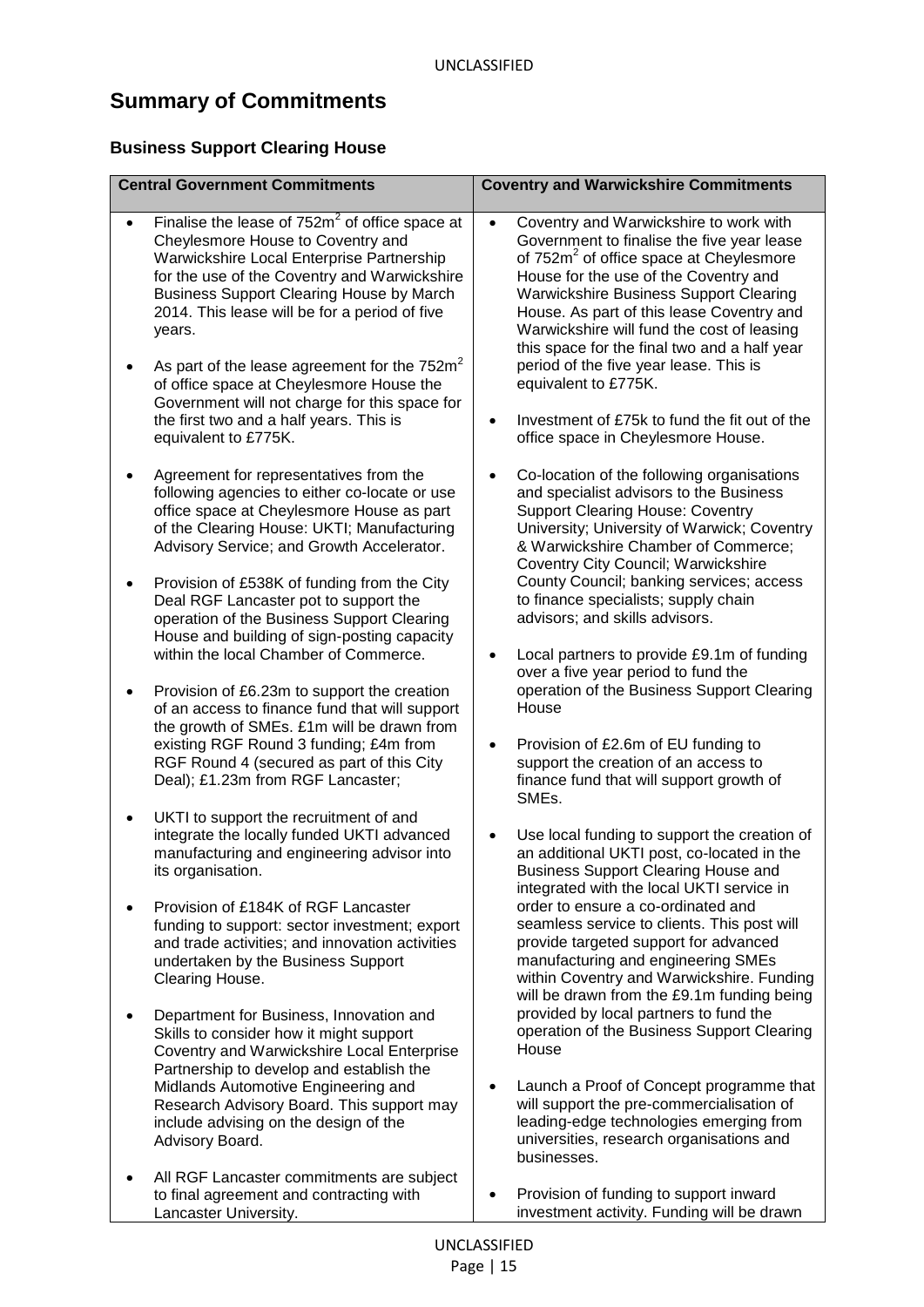| from the £9.1m funding being provided by<br>local partners to fund the operation of the<br><b>Business Support Clearing House</b>                                                                                                                                                                                                                                                                                                                                                                                                                                                             |
|-----------------------------------------------------------------------------------------------------------------------------------------------------------------------------------------------------------------------------------------------------------------------------------------------------------------------------------------------------------------------------------------------------------------------------------------------------------------------------------------------------------------------------------------------------------------------------------------------|
| Co-design with Cabinet Office Cities Policy<br>$\bullet$<br>Unit an independent evaluation of the<br><b>Business Support Clearing House and</b><br>associated business support programmes.<br>An interim report from this evaluation will<br>be published at the end of the second year<br>of operation and a final report will be<br>published at the end of year five.                                                                                                                                                                                                                      |
| Coventry and Warwickshire Local<br>Enterprise Partnership to invite a<br>representative from the Department for<br>Business, Innovation and Skills Auto team<br>to be a member of the Midlands<br>Automotive Engineering Advisory Board.                                                                                                                                                                                                                                                                                                                                                      |
| Coventry and Warwickshire Local<br>Enterprise Partnership to work with:<br>University of Birmingham; Coventry<br>University; Loughborough University;<br>University of Warwick; local innovation<br>assets (Warwick Manufacturing Group, the<br>High Value Manufacturing Catapult, MIRA<br>Technology Park, and the Manufacturing<br>Technology Centre at Ansty);<br>representatives from major automotive<br>employers; and Department for Business,<br>Innovation and Skills to finalise the design<br>of and establish the Midlands Automotive<br>Engineering and Research Advisory Board. |
|                                                                                                                                                                                                                                                                                                                                                                                                                                                                                                                                                                                               |

# **Pan Midlands Supply Chain Initiative**

| <b>Central Government Commitments</b> |                                                                                                                                                                                                                                                                                                                                                                                       | <b>Coventry and Warwickshire Commitments</b> |                                                                                                                                                                                                                                                                                                      |
|---------------------------------------|---------------------------------------------------------------------------------------------------------------------------------------------------------------------------------------------------------------------------------------------------------------------------------------------------------------------------------------------------------------------------------------|----------------------------------------------|------------------------------------------------------------------------------------------------------------------------------------------------------------------------------------------------------------------------------------------------------------------------------------------------------|
|                                       |                                                                                                                                                                                                                                                                                                                                                                                       |                                              |                                                                                                                                                                                                                                                                                                      |
|                                       | Cities Policy Unit and BIS officials to work with<br>representatives from the four Midlands Local<br>Enterprise Partnerships (Black Country,<br>Birmingham and Solihull; Coventry and<br>Warwickshire; and Leicester and<br>Leicestershire to finalise the design of the Pan<br>Midlands Supply Chain Initiative by the end of<br>March 2014 – so that it can commence in<br>2014/15. | $\bullet$                                    | Coventry and Warwickshire Local Enterprise<br>Partnership to work with other Midlands<br>Local Enterprise Partnerships, the Cities<br>Policy Unit and BIS to finalise the design of<br>the Pan Midlands Supply Chain Initiative by<br>the end of March 2014 - so that it can<br>commence in 2014/15. |

## **Developing a locally responsive skills system to drive economic growth**

| <b>Central Government Commitments</b>                                                                                                                                                                          | <b>Coventry and Warwickshire Commitments</b>                                                                                                                                                                                                 |  |
|----------------------------------------------------------------------------------------------------------------------------------------------------------------------------------------------------------------|----------------------------------------------------------------------------------------------------------------------------------------------------------------------------------------------------------------------------------------------|--|
| Local National Apprenticeship and<br>$\bullet$<br>Apprenticeship Training Academy team will<br>support Coventry and Warwickshire Local<br>Enterprise Partnership to establish an<br>Apprenticeship Task Force. | Coventry City Council to design, implement<br>and manage the Coventry and<br>Warwickshire Shared Apprenticeship<br>Scheme, ensuring that their proposed<br>approach is compliant with Skills Funding<br>Agency funding, quality and approved |  |
| Business Development funding of £10,000 in<br>$\bullet$<br>2013/14 to support the further development                                                                                                          | Apprenticeship Training Association<br>requirements                                                                                                                                                                                          |  |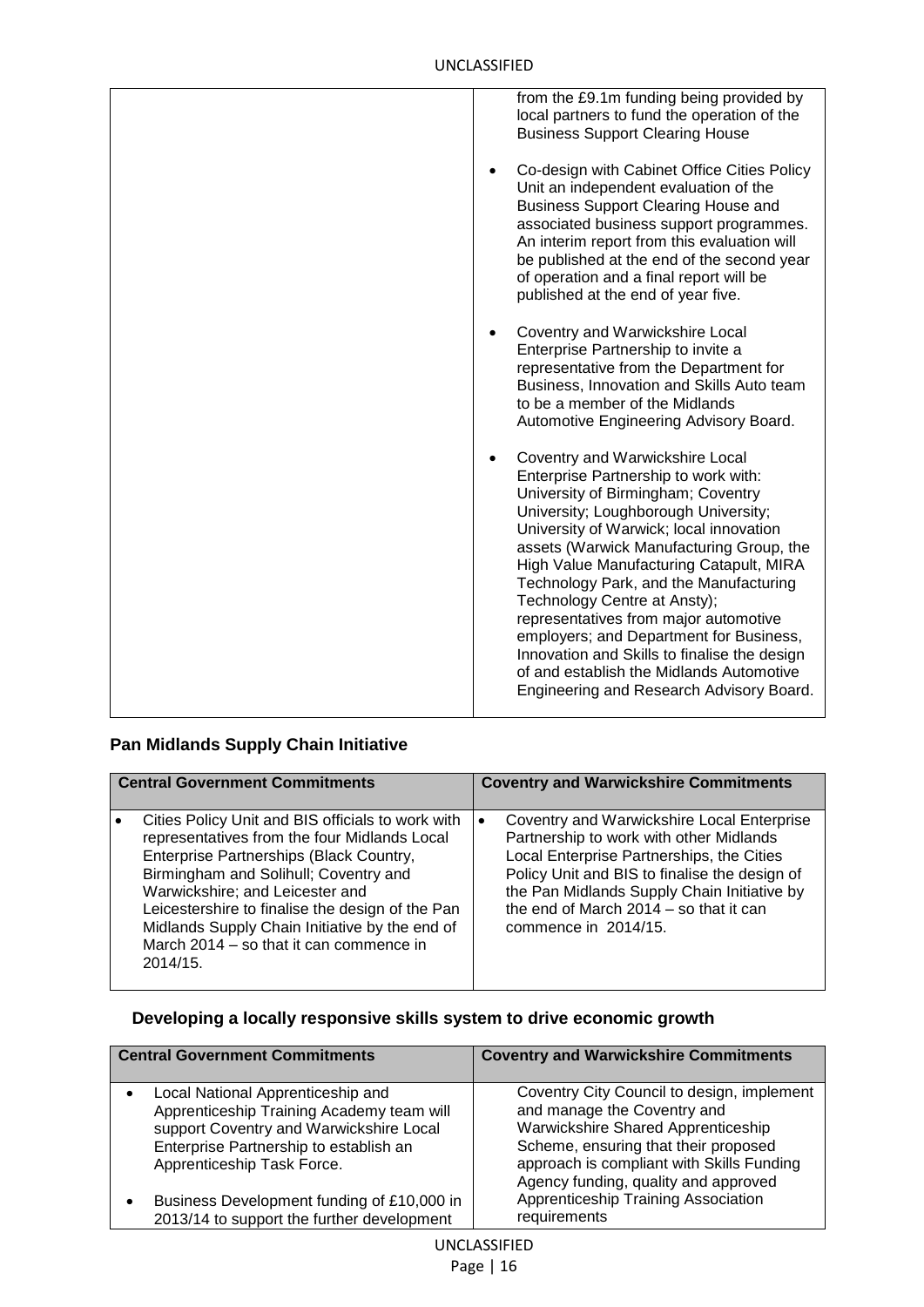| of the strategic relationship between the<br>Skills Funding Agency and Coventry City<br>Council to deliver growth in apprenticeships,<br>particularly for the 16-18 year old cohort.                                                                                                                                                                                                                                                             | Provision of £4.1m of local funding to<br>support the delivery of the Skills 4 Growth<br>programme in years 2015/16 - 2018/19.                                                                                                                                                                                        |
|--------------------------------------------------------------------------------------------------------------------------------------------------------------------------------------------------------------------------------------------------------------------------------------------------------------------------------------------------------------------------------------------------------------------------------------------------|-----------------------------------------------------------------------------------------------------------------------------------------------------------------------------------------------------------------------------------------------------------------------------------------------------------------------|
| Dedicated resource from the Skills Funding<br>$\bullet$<br>Agency local apprenticeship head, operating<br>within the Skills Funding Agency and working<br>for part of their time as one element of a<br>multi agency partnership to support the<br>delivery of apprenticeships/skills objectives.<br>This support will be supplemented, as<br>needed, by wider support from the<br>apprenticeships division within the Skills<br>Funding Agency. | Coventry and Warwickshire Clearing<br>House will manage the Skills 4 Growth<br>programme: recruiting individuals onto the<br>scheme; identifying skills needs of<br>advanced manufacturing and engineering<br>SMEs (through employer engagement);<br>matching groups of individuals to relevant<br>SME <sub>s</sub> . |
| Support the development of links to wider<br>$\bullet$<br>National Apprenticeship Service support<br>including: the Small Business Unit; the<br>Apprenticeships Vacancy team; and the<br>Apprenticeships marketing collateral.                                                                                                                                                                                                                   |                                                                                                                                                                                                                                                                                                                       |
| Further develop the relationship and<br>٠<br>involvement of the Further Education and<br>private provider organisations base in<br>supporting Coventry and Warwickshire's<br>shared apprenticeship scheme.                                                                                                                                                                                                                                       |                                                                                                                                                                                                                                                                                                                       |
| Provision of £783K of RGF Lancaster<br>funding to support the implementation of the<br>Skills 4 Growth funding. Subject to final<br>agreement and contracting with Lancaster<br>University.                                                                                                                                                                                                                                                      |                                                                                                                                                                                                                                                                                                                       |

# **Supporting the automotive sector to grow – Fen End**

| <b>Central Government Commitments</b>                                                                                                                                                                                                                                                                                                          | <b>Coventry and Warwickshire Commitments</b>                                                                                                                                                                                                                                        |  |
|------------------------------------------------------------------------------------------------------------------------------------------------------------------------------------------------------------------------------------------------------------------------------------------------------------------------------------------------|-------------------------------------------------------------------------------------------------------------------------------------------------------------------------------------------------------------------------------------------------------------------------------------|--|
| Provision of £559k of capital grant from the<br>Department of Communities and Local<br>Government in 2013/14, via a Section 31<br>payment to fund the completion of access<br>improvements and improvements to the local<br>highways infrastructure at the Fen End test<br>track site. This grant will be paid to Warwick<br>District Council. | Warwick District Council to co-ordinate, in<br>partnership with private sector partners, the<br>procurement and completion of enabling<br>infrastructure at the Fen End test track site<br>Unlock £17.4m of private sector investment<br>at the Fen End site over a 15 year period. |  |

# **Enhancing the planning system and local growth**

| <b>Central Government Commitments</b>                                                                                                                                                                                                                                                                                                                                                                                                       | <b>Coventry and Warwickshire Commitments</b>                                                                                                                                                                                                                                                                                                                                      |  |
|---------------------------------------------------------------------------------------------------------------------------------------------------------------------------------------------------------------------------------------------------------------------------------------------------------------------------------------------------------------------------------------------------------------------------------------------|-----------------------------------------------------------------------------------------------------------------------------------------------------------------------------------------------------------------------------------------------------------------------------------------------------------------------------------------------------------------------------------|--|
| Subject to agreement of definitions and<br>thresholds for applicable advanced<br>manufacturing and engineering sector<br>applications, Department for Communities<br>and Local Government, Department for<br>Business, Innovation and Skill, Department<br>for Environment Food and Rural Affairs and<br>Department for Transport to consider<br>Coventry and Warwickshire's draft planning<br>protocol, which will include commitments for | Coventry and Warwickshire to develop a<br>draft planning protocol, incorporating<br>commitments around pre-application<br>advice and statutory consultee response<br>rates. As part of this work Coventry and<br>Warwickshire will consider the Defra<br>network offer letter and the extent to which<br>this meets the outcomes this planning<br>protocol is seeking to realise. |  |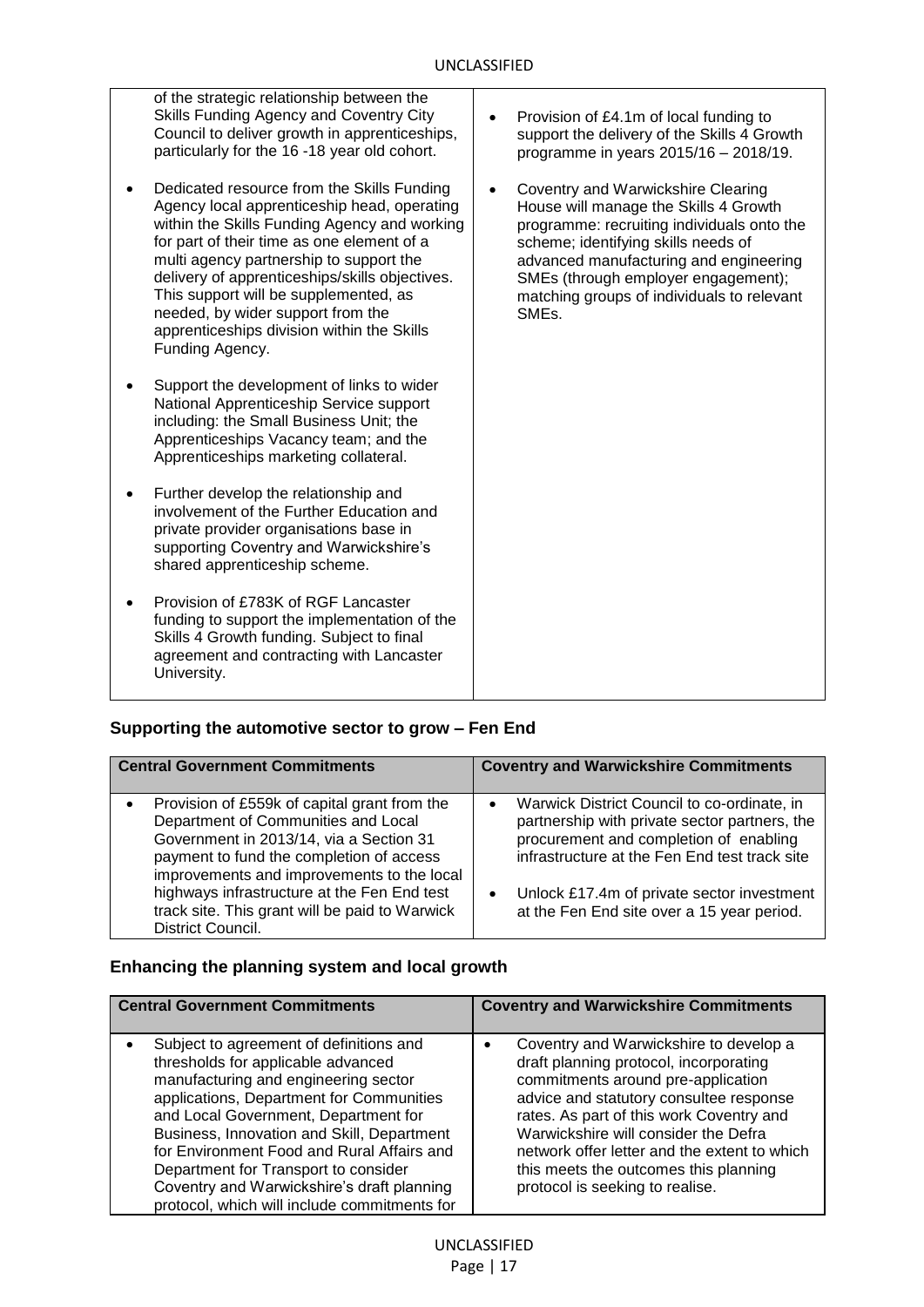rapid pre-application advice and statutory consultee response rates to a planning application. In considering this protocol Government will assess the extent to which it already meets the protocol through existing mechanisms such as the Defra network offer letter.

- Department for Communities and Local Government, Department for Business, Innovation and Skill, Department for Environment Food and Rural Affairs and Department for Transport to work with Coventry and Warwickshire to explore the feasibility and implications of waiving preapplication fees charged by Government agencies, from 2014/15 onwards.
- Department for Communities and Local Government, Department for Business, Innovation and Skill, Department for Environment Food and Rural Affairs and Department for Transport to work with Coventry and Warwickshire to explore the establishment, in 2014/15, of a forum of appropriate stakeholders, to map out a delivery programme for major sites, prior to the submission of a planning application.
- Coventry and Warwickshire to work with Department for Communities and Local Government, Department for Business, Innovation and Skill, Department for Environment Food and Rural Affairs and Department for Transport to explore, in 2014/15, the feasibility and implications on waiving pre-application fees charged by Government agencies, from 2014/15 onwards.
- Coventry & Warwickshire to identify a pipeline of deliverable major sites, with Fen End as the first, and consider the use of a Local Development Orders where appropriate.
- Coventry & Warwickshire to work with Department for Communities and Local Government, Department for Business, Innovation and Skill, Department for Environment Food and Rural Affairs and Department for Transport to explore the establishment, in 2014/15, of a forum of appropriate stakeholders, to map out a delivery programme for major sites, prior to the submission of a planning application.
- Progress the development of core strategies in Coventry and Warwickshire, in line with local timetables:
	- North Warwickshire plan is in examination with hearings in January 2014
	- Stratford Upon Avon District Council will submit their plan for examination in 2014
	- Nuneaton and Bedworth will submit their plan for examination in 2014.
	- Rugby Borough Council's plan is in place and will be refreshed within two years
	- Warwick will submit their plan for examination in 2014
	- Coventry City Council will commence consultation on its plan in spring 2014.
- Local authorities will progress the development of Community Infrastructure Levy's. In 2014 Coventry City Council will consult on its draft schedule; Stratford upon Avon is consulting on its draft preliminary schedule; Nuneaton and Bedworth and Warwick councils will adopt their CIL schedules at the same time they adopt their Local Plans. Hinckley and Bosworth; North Warwickshire and Rugby will continue to develop their CIL schedules.
- By February 2014 local authorities in Coventry and Warwickshire will make the data they have provided to the West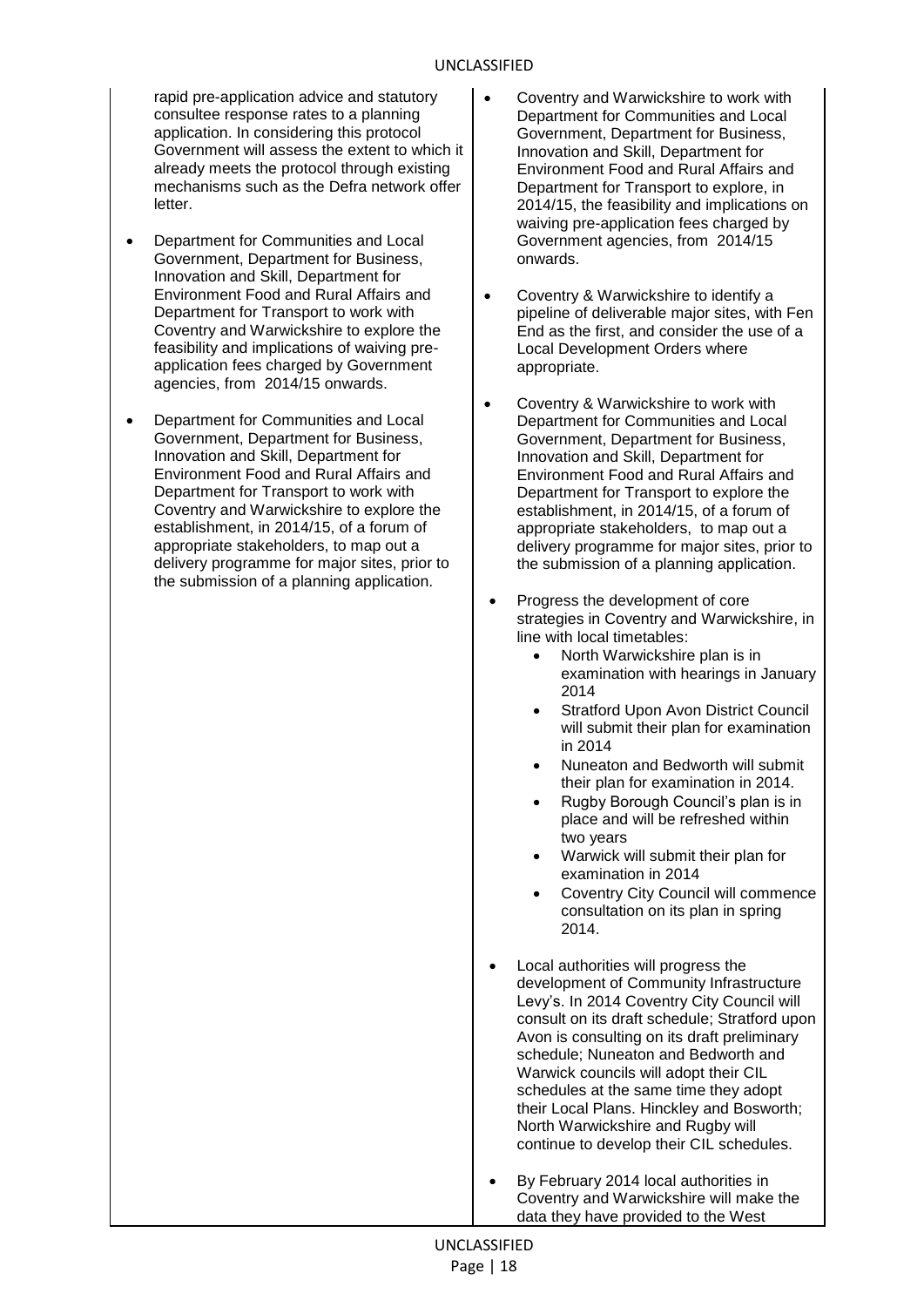| Midlands Property Alliance on their assets<br>available to the Government Property Unit.                                                                                                                                                                                                  |
|-------------------------------------------------------------------------------------------------------------------------------------------------------------------------------------------------------------------------------------------------------------------------------------------|
| Local authorities in Coventry and<br>Warwickshire will engage with the Public<br>Service Transformation Network, Local<br>authorities in Coventry and Warwickshire<br>will also continue to publish reports on the<br>progress they are making to drive public<br>service transformation. |

#### **Governance**

| <b>Central Government Commitments</b>                                                                                                                                                                               | <b>Coventry and Warwickshire Commitments</b>                                                                                                                                                                                                                                                                                                                                                                                                                                                                                                                                                                                                                                                                                                                                                                                                                                                                                                                                          |
|---------------------------------------------------------------------------------------------------------------------------------------------------------------------------------------------------------------------|---------------------------------------------------------------------------------------------------------------------------------------------------------------------------------------------------------------------------------------------------------------------------------------------------------------------------------------------------------------------------------------------------------------------------------------------------------------------------------------------------------------------------------------------------------------------------------------------------------------------------------------------------------------------------------------------------------------------------------------------------------------------------------------------------------------------------------------------------------------------------------------------------------------------------------------------------------------------------------------|
| Consider the findings of the planned<br>Coventry and Warwickshire Governance<br>review and undertake steps required to<br>consider authorising the establishment of an<br>Economic Prosperity Board by spring 2016. | Agree terms of reference for the Coventry<br>$\bullet$<br>and Warwickshire Joint Statutory<br>Committee by January 2014.<br>Joint Statutory Committee to be formally<br>٠<br>established in February 2014.<br>Agree a detailed timetable to move toward<br>forming an Economic Prosperity Board in<br>Coventry and Warwickshire - including<br>Hinckley and Bosworth Council in<br>Leicestershire.<br>Establish a Coventry and Warwickshire<br>City Deal Business Advisory Board<br>(coordinated by Chamber of Commerce)<br>which will work to, and alongside, Coventry<br>and Warwickshire LEP for the effective<br>delivery of a Clearing House service.<br>Undertake a formal governance review in<br>2015 to inform any final decision to<br>propose the creation of an Economic<br>Prosperity Board. Submit proposal to<br>Government by summer 2015.<br>Subject to government agreement establish<br>the Coventry and Warwickshire Economic<br>Prosperity Board by spring 2016. |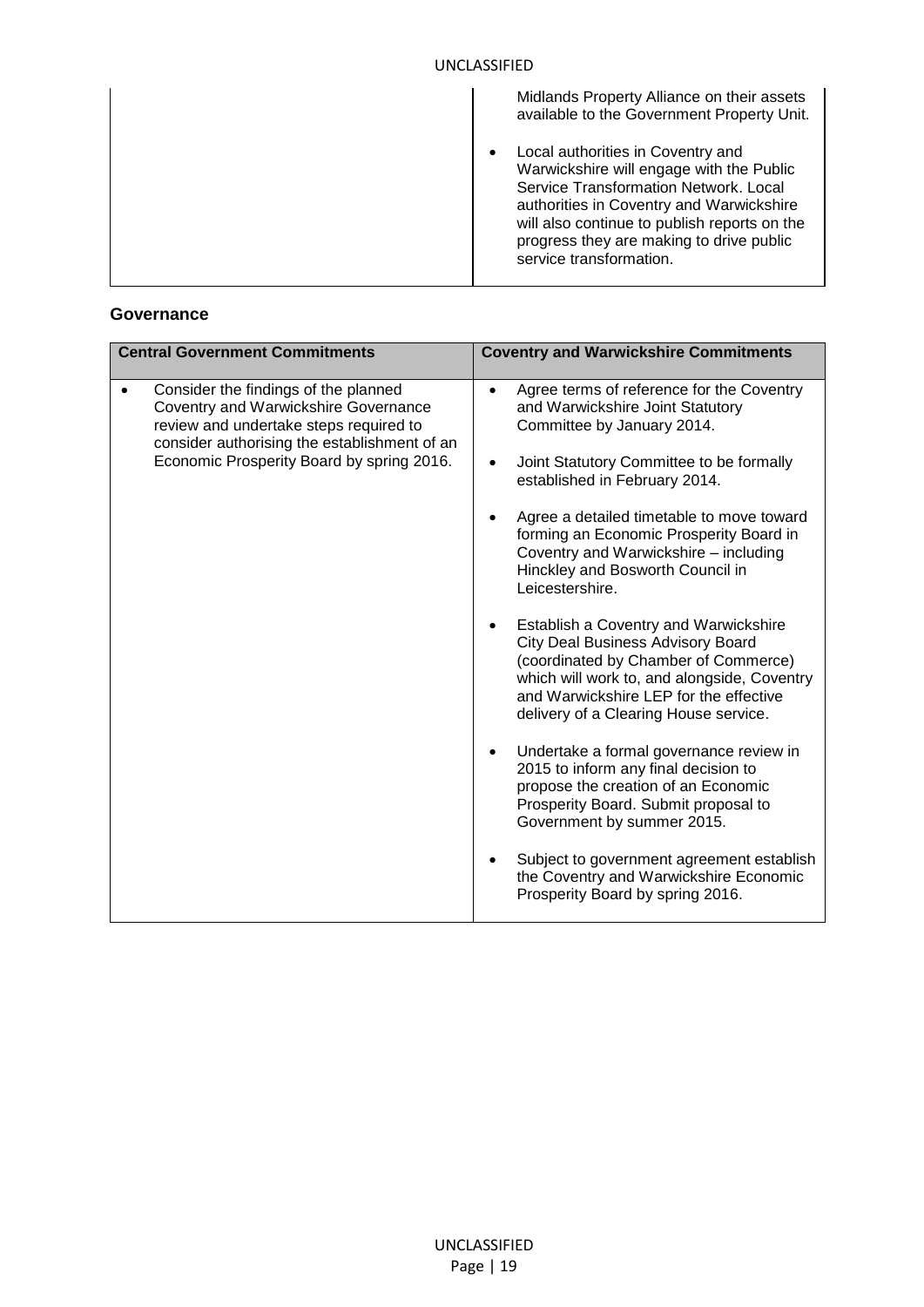# **Coventry and Warwickshire Implementation Plans**

| Proposal:                                           | <b>Clearing House and Business Support Programmes - AME and all businesses.</b>                                                                                                                                                                                                                                                                                                                                                                                                                                                                                                                                                                                                                            |       |                 |  |
|-----------------------------------------------------|------------------------------------------------------------------------------------------------------------------------------------------------------------------------------------------------------------------------------------------------------------------------------------------------------------------------------------------------------------------------------------------------------------------------------------------------------------------------------------------------------------------------------------------------------------------------------------------------------------------------------------------------------------------------------------------------------------|-------|-----------------|--|
| Summary:                                            | This proposal seeks to establish the Coventry and Warwickshire Clearing House. As well as providing a one stop shop function, open to all businesses<br>and designed to complement national business support products this Clearing House will also establish a programme of bespoke business support<br>schemes. These schemes will focus on the area's advanced manufacturing and engineering sectors.                                                                                                                                                                                                                                                                                                   |       |                 |  |
| Outcome<br>outputs:                                 | <b>Outcomes</b><br>A business support Clearing House that will provide both: a targeted support for AME Sector; and wider sign-posting and brokerage services.<br>These would be available to any business in Coventry & Warwickshire.<br>Increased private sector investment, improved performance in over 200 businesses, with an additional referral of approximately 300 businesses to<br>$\bullet$<br>national programmes, within 12 months.<br>Outcomes subject to final agreement and contracting with Lancaster University.                                                                                                                                                                        |       |                 |  |
| <b>Milestone</b>                                    | December 2013: Establishment of Coventry and Warwickshire City Deal Implementation Group (shadow Business Advisory Group) to agree<br>$\bullet$<br>action plan for set up of Clearing House and timeline for recruitment and launch of programmes.<br>February 2014: Soft launch of Clearing House.<br>$\bullet$<br>March 2014: Full launch of CW Clearing House.<br>$\bullet$<br>April 2014: Clearing House business support programme commences.<br>$\bullet$<br>April 2014: Launch of Pan Midlands Supply Chain Initiative.<br>$\bullet$<br>May 2014: Launch of Midlands Automotive Engineering Advisory Board.<br>$\bullet$<br>March 2015: Create 220 new jobs and engage with almost 1400 businesses. |       |                 |  |
| Key Govt<br>Departments &<br><b>SRO</b>             | Cabinet Office, BIS, BIS Local, UKTI, TSB, MAS, Coventry and Warwickshire LEP, Coventry and Warwickshire Chambers of Commerce<br>SRO: Louise Bennett, Coventry and Warwickshire Chamber of Commerce                                                                                                                                                                                                                                                                                                                                                                                                                                                                                                        |       |                 |  |
| Resources (City,<br>Govt, private<br>sector, other) | RGF Lancaster funding: £2,696,059 (this includes funding for skills proposals - see separate implementation plan) provided in 2013/14,<br>$\bullet$<br>subject to final contracting<br>RGF 3: £1,000,000 (already secured)<br>$\bullet$<br>RGF 4 (City Deal): £4,000,000 provided in 2013/14.<br>ERDF Priority 2: £2,600,000<br>BIS: £775K of leasing/building charges for Cheylesmore House waived by BIS for the first 2.5 years, as part of a five year lease agreement.<br>Local partner funding (over five years) £9,163,057 which includes £1.2m from Local Authorities. Exact dates of lease to be agreed.<br>Private sector leverage generated by access to finance fund: £48,950,000<br>$\bullet$ |       |                 |  |
| Action:                                             |                                                                                                                                                                                                                                                                                                                                                                                                                                                                                                                                                                                                                                                                                                            | Owner | <b>Timeline</b> |  |
|                                                     | Finalise funding and job outcomes for programmes following confirmation of RGF Lancaster funding allocation<br><b>CWLEP</b><br>Dec 2013                                                                                                                                                                                                                                                                                                                                                                                                                                                                                                                                                                    |       |                 |  |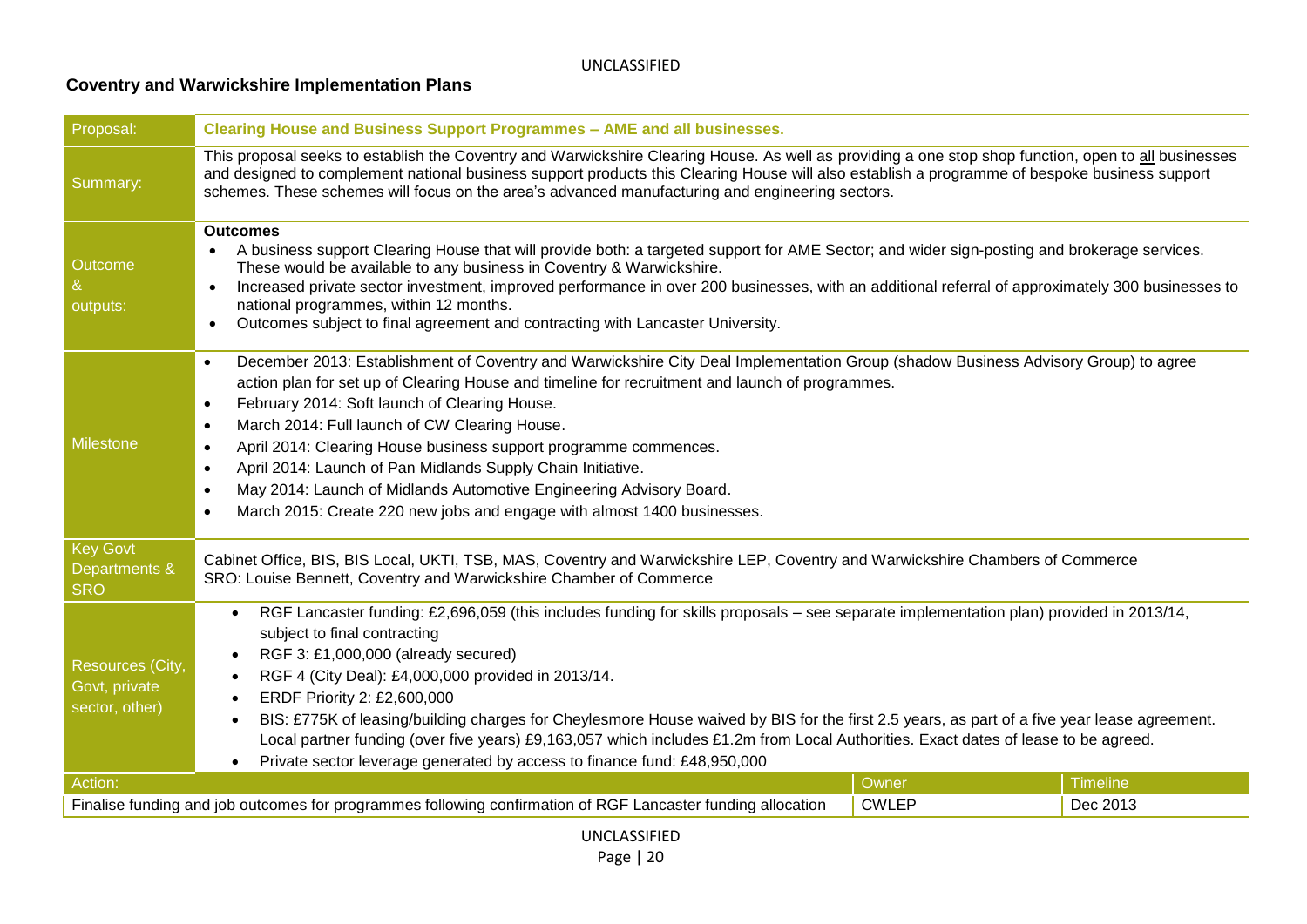| UNCLASSIFIED                                                                                                                                                                                                                                                                                                                                                                                       |                                             |                |  |  |
|----------------------------------------------------------------------------------------------------------------------------------------------------------------------------------------------------------------------------------------------------------------------------------------------------------------------------------------------------------------------------------------------------|---------------------------------------------|----------------|--|--|
| Set up CW City Deal Implementation Group (shadow Business Lead Advisory Group) and agree location of<br>Clearing House facility with Govt and partners.                                                                                                                                                                                                                                            | <b>CWLEP/BIS</b>                            | Dec 2013       |  |  |
| Set up Accountable body office to monitor RGF Lancaster pot associated with year one of CW City Deal funding<br>pot.                                                                                                                                                                                                                                                                               | CWLEP/Lancaster                             | Dec 2013       |  |  |
| Get feedback from BIS on Clearing House/Hub to build on existing provisions.                                                                                                                                                                                                                                                                                                                       | CWLEP/Chambers/BIS                          | Dec 2013       |  |  |
| Commence development of the proposed Midlands Automotive and Engineering Advisory Board.                                                                                                                                                                                                                                                                                                           | <b>CWLEP/BIS/Cabinet Office</b>             | Dec 2013       |  |  |
| Secure the active support and engagement of Coventry University, University of Warwick, University of<br>Birmingham, Loughborough University, Warwick Manufacturing Group, the High Value Manufacturing Catapult,<br>MIRA Technology Park, the Manufacturing Technology Centre at Ansty, and LEPs in the Midlands for the<br>development of the Midlands Automotive and Engineering Advisory Board | <b>CWLEP</b>                                | Jan 2013       |  |  |
| Each local authority to take CW City Deal through their governance arrangements for formal approval subject to<br>the conditional RGF Lancaster Business Support Programme Resources                                                                                                                                                                                                               | <b>City Deal Local Authorities</b>          | Jan 2014       |  |  |
| Appoint General Manager for CWLEP Clearing House to set up bespoke and all business activity.                                                                                                                                                                                                                                                                                                      | <b>CWLEP/Chambers</b>                       | Jan 2014       |  |  |
| Work with BIS on best CRM System requirements and procure system - Chamber Lead.                                                                                                                                                                                                                                                                                                                   | <b>CWLEP/BIS</b>                            | Jan 2014       |  |  |
| Agree co-location of CWLEP (LA/ Universities/Chamber) and Government Department staff/resources for<br>Clearing House programmes. This includes ways of working with Growth Accelerator, MAS, UKTI and TSB.                                                                                                                                                                                        | CWLEP/BIS/Chambers/UK<br>TI                 | Jan 2014       |  |  |
| Establish process for assessing and allocating funding and internal reporting arrangements.                                                                                                                                                                                                                                                                                                        | <b>CWLEP/CW Accountable</b><br>body         | Jan 2014       |  |  |
| Appoint 4 A/C Managers for AME.                                                                                                                                                                                                                                                                                                                                                                    | <b>CWLEP</b>                                | Feb 2014       |  |  |
| Soft launch of key programmes to SME sector.                                                                                                                                                                                                                                                                                                                                                       | <b>CWLEP Clearing House</b>                 | Feb - Mar 2014 |  |  |
| Further develop/set up programmes and appoint staffing for the support programmes in 6 key areas:                                                                                                                                                                                                                                                                                                  |                                             |                |  |  |
| <b>UKTI Invest Programme (co-location)</b>                                                                                                                                                                                                                                                                                                                                                         |                                             |                |  |  |
| <b>UKTI AME Specialist Advisor (co-location)</b>                                                                                                                                                                                                                                                                                                                                                   | <b>CWLEP/ UKTI/ Coventry</b>                |                |  |  |
| Innovation Brokerage (appointment)                                                                                                                                                                                                                                                                                                                                                                 | University/ BIS (NAS)/ LA`s                 | Mar 2014       |  |  |
| SME Innovation Amplifier (programme)<br>$\bullet$                                                                                                                                                                                                                                                                                                                                                  |                                             |                |  |  |
| Skills for Growth (see separate implementation plan)<br>$\bullet$                                                                                                                                                                                                                                                                                                                                  |                                             |                |  |  |
| Clearing House SME grants (programme)<br>$\bullet$                                                                                                                                                                                                                                                                                                                                                 |                                             |                |  |  |
| Formal launch with Department for Business, Innovation and Skills and Cabinet office of Clearing House and to                                                                                                                                                                                                                                                                                      | <b>CWLEP Clearing House</b>                 | Mar/Apr - 2014 |  |  |
| all business.                                                                                                                                                                                                                                                                                                                                                                                      |                                             |                |  |  |
| Clearing House Business Support Programmes Commence                                                                                                                                                                                                                                                                                                                                                | <b>CWLEP Clearing House</b>                 | Apr 2014       |  |  |
| Conclude design work for the Pan-Midlands supply chain initiative.                                                                                                                                                                                                                                                                                                                                 | CWLEP/BC LEP/<br><b>GBSLEP/LLEP Cabinet</b> | Mar 2014       |  |  |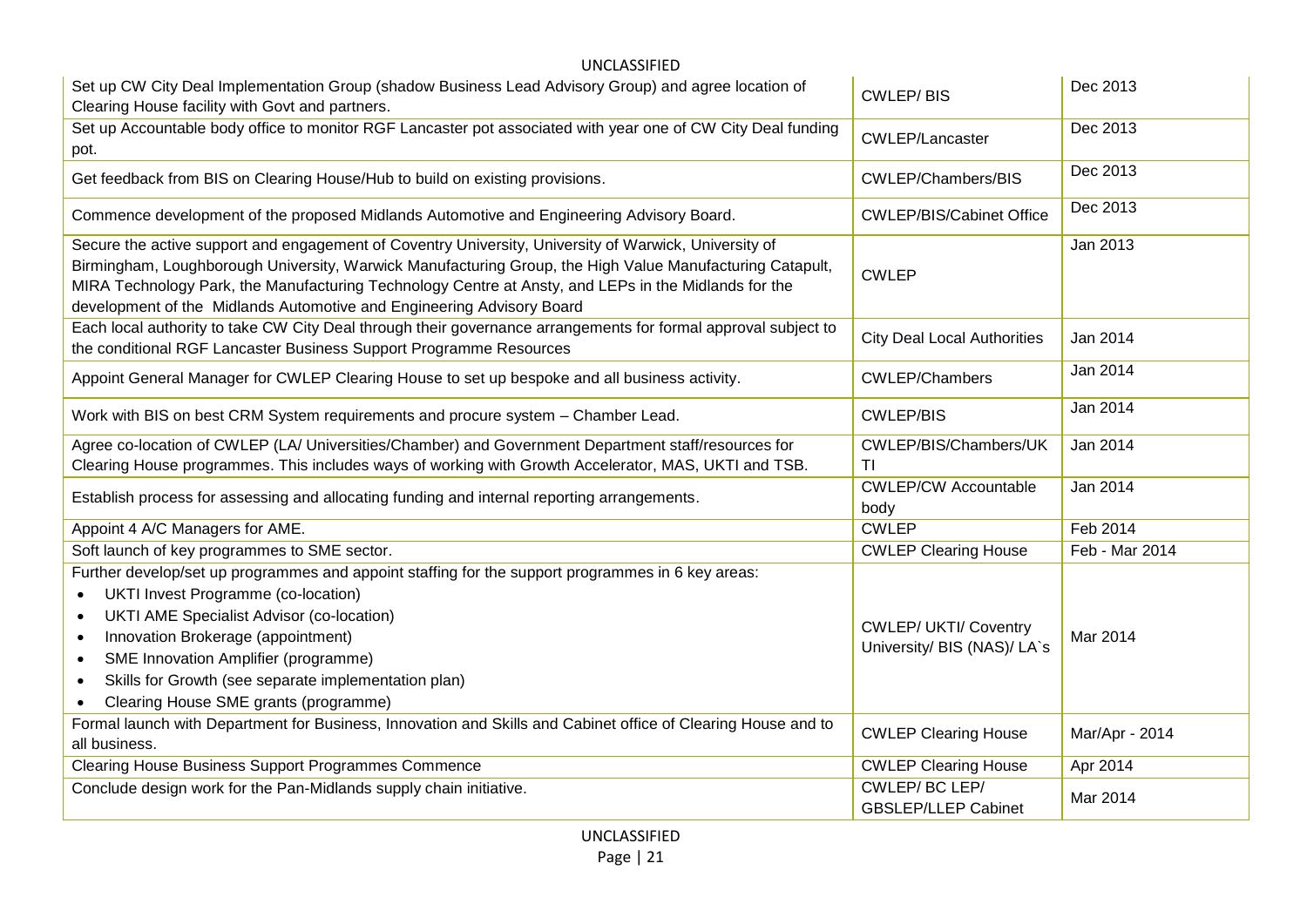| UNCLASSIFIED                                                                                                                                                                                           |                                                               |                      |
|--------------------------------------------------------------------------------------------------------------------------------------------------------------------------------------------------------|---------------------------------------------------------------|----------------------|
|                                                                                                                                                                                                        | Office/BIS                                                    |                      |
| Conclude the development of the Midlands Automotive Engineering and Advisory Board                                                                                                                     | CWLEP/BC LEP/<br><b>GBSLEP/ Cabinet Office/</b><br><b>BIS</b> | Mar 2014             |
| Agree with Government a review process that will track progress, resolve issues and refine Clearing House<br>model and programmes through implementation – including evaluation of the Clearing House. | CWLEP/BIS                                                     | Mar 2014             |
| Formal launch of the Pan-Midlands Supply Chain Initiative                                                                                                                                              | <b>CWLEP/BC LEP/GBSLEP</b>                                    | Apr 2014             |
| Formal launch of the Midlands Automotive Engineering and Advisory Board                                                                                                                                | <b>CWLEP</b>                                                  | May 2014             |
| RGF Lancaster funding ends and service transitions into new funding model.                                                                                                                             | <b>CWLEP</b>                                                  | Mar – Jun 2015       |
| Monitor outputs and outcomes from One Stop Shop Service and bespoke support service and make appropriate<br>returns.                                                                                   | CWLEP/Accountable body                                        | On-going to Mar 2017 |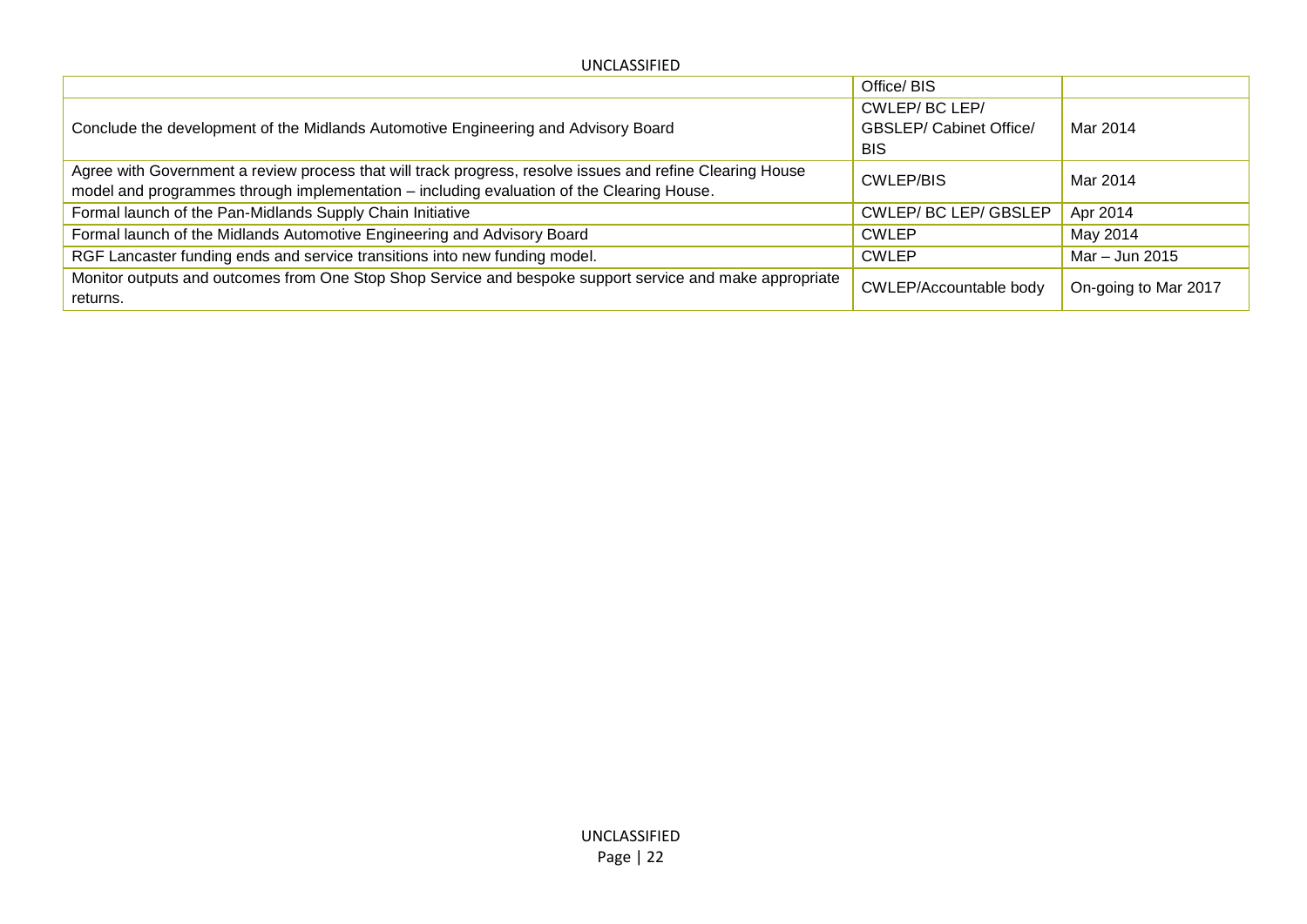| Proposal:                                                                                                                                   | Developing a locally responsive skills system to drive economic growth                                                                                                                                                                                                                                                                                                                                                                                                                                                                                                                                                                                                           |       |                 |
|---------------------------------------------------------------------------------------------------------------------------------------------|----------------------------------------------------------------------------------------------------------------------------------------------------------------------------------------------------------------------------------------------------------------------------------------------------------------------------------------------------------------------------------------------------------------------------------------------------------------------------------------------------------------------------------------------------------------------------------------------------------------------------------------------------------------------------------|-------|-----------------|
| Summary:                                                                                                                                    | Workforce training and development is critical to improving business performance and local economic development, and this issue is especially critical<br>in respect of AME sector which is facing skills gaps or shortages. In order to address the skills issues facing the AME sector, the City Deal will:<br>Set up an AME shared apprenticeship scheme.<br>$\bullet$<br>Deliver a bespoke business-centred Skills Programme for AMEs called the 'Skills 4 Growth' Programme. This will provide 96 year-long placements<br>for individuals in AME businesses, allowing employees to gain experience and develop problem solving skills.                                      |       |                 |
| Outcome<br>&<br>outputs:                                                                                                                    | The Skills 4 Growth Programme will create:<br>96 placements in SMEs which will last for one year.<br>Guaranteed interviews at the end of the programme.<br>40 of these placements will lead to permanent jobs.<br>A shared apprentice scheme which will encourage local SME advanced manufacturing and engineering companies to take more apprentices by<br>making it as easy as possible for them to do so. Using current proposed model estimate 50 apprentices over 5 years<br>Year one outcomes subject to final agreement and contracting with Lancaster University.                                                                                                        |       |                 |
| <b>Milestone</b>                                                                                                                            | December 2013: Establishment of CW City Deal Implementation Group (shadow Business Advisory Group) to discuss and finalise arrangements for<br>$\bullet$<br>implementing the Skills for Growth Programme and Share Apprenticeship Scheme.<br>February 2014: Three Skills Trainers and one to two Skills Co-ordinators together with a Shared Apprenticeship Scheme Delivery Manager<br>employed.<br>March 2014: First consortia of SME are identified for both Skills Programme and Shared Apprenticeship Scheme.<br>$\bullet$<br>April 2014: First cohort on Shared Apprenticeship Scheme would complete in September 2016 (assuming 2 year framework for level 2)<br>$\bullet$ |       |                 |
| <b>Key Govt</b><br>Departments &<br><b>SRO</b>                                                                                              | Key Govt Departments: BIS, SFA and NAS<br>SRO:<br>Rebecca Young (Coventry City Council) - Shared Apprenticeship Scheme.<br>Clearing House General Manager - Skills 4 Growth Programme.                                                                                                                                                                                                                                                                                                                                                                                                                                                                                           |       |                 |
| Resources (City,<br>Govt, private<br>sector, other)                                                                                         | RGF Lancaster: £783K provided in 2013/14, subject to final contracting.<br>Local partners – public and private sector: £4,126,000 across four years (2015/16 – 2018/19)                                                                                                                                                                                                                                                                                                                                                                                                                                                                                                          |       |                 |
| Action:                                                                                                                                     |                                                                                                                                                                                                                                                                                                                                                                                                                                                                                                                                                                                                                                                                                  | Owner | <b>Timeline</b> |
|                                                                                                                                             | Set up CW City Deal Implementation Group (shadow Business-led Advisory Group) and agree location of<br><b>CWLEP/BIS</b><br>Dec 2013<br>Clearing House facility.                                                                                                                                                                                                                                                                                                                                                                                                                                                                                                                  |       |                 |
| Finalise funding and job outcomes for programmes following confirmation of RGF Lancaster funding<br><b>CWLEP</b><br>Dec 2013<br>allocation. |                                                                                                                                                                                                                                                                                                                                                                                                                                                                                                                                                                                                                                                                                  |       |                 |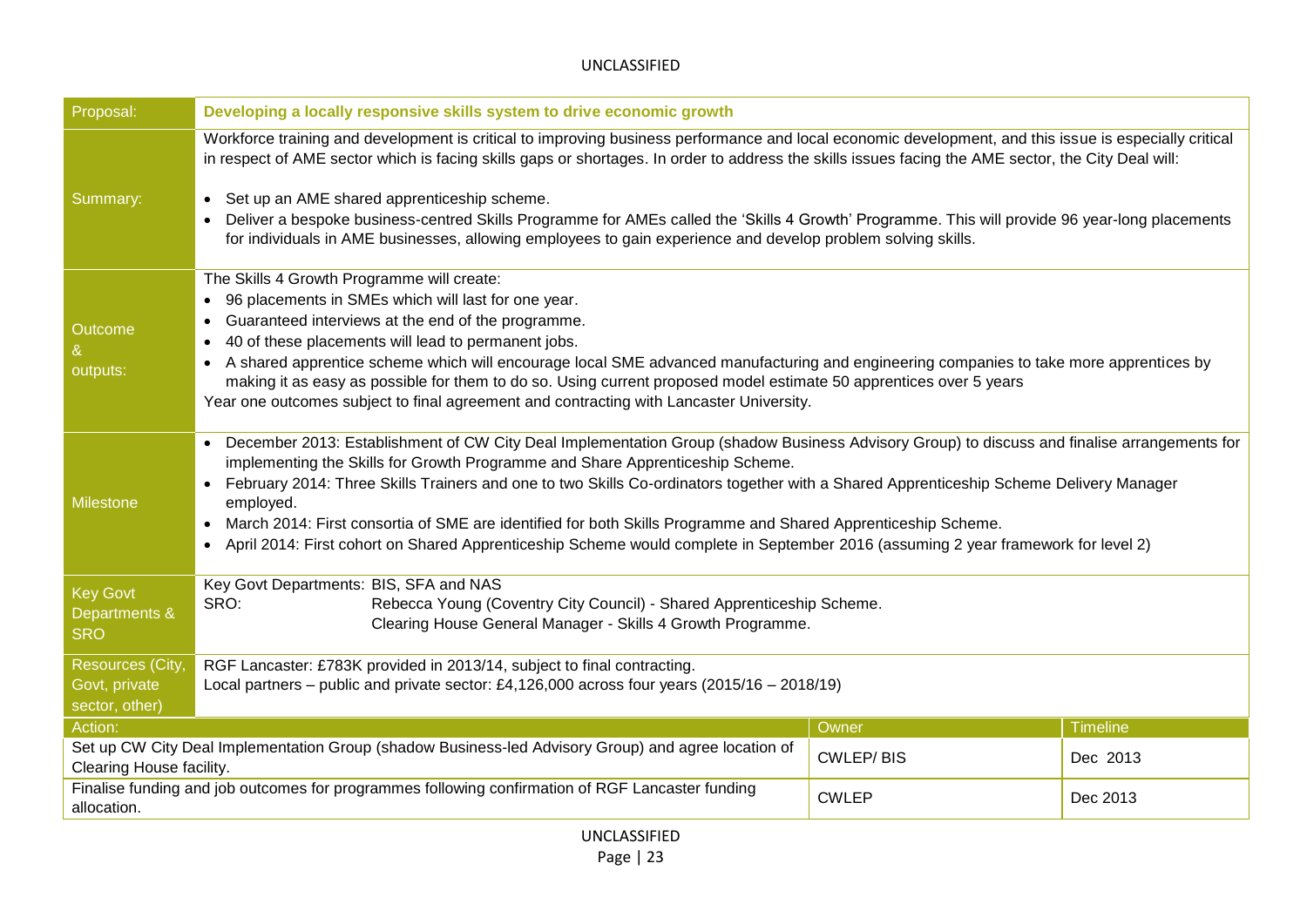| Each local authority to take CW City Deal through their own governance process for formal approval | <b>City Deal Local Authorities</b> | Jan 2014 |
|----------------------------------------------------------------------------------------------------|------------------------------------|----------|
| Establish process for assessing and allocating funding and internal reporting arrangements.        | <b>CWLEP/CW Accountable Body</b>   | Jan 2014 |
| Appoint General Manager for CW Clearing House.                                                     | <b>CWLEP</b>                       | Jan 2014 |
| Appoint Skills Coordinator(s).                                                                     | CWLEP/GM                           | Feb 2014 |
| Appoint Skills Trainers.                                                                           | <b>CWLEP/GM</b>                    | Feb 2014 |
| Develop detailed Skills 4 Growth Programme and Shared Apprenticeship Scheme.                       | <b>CWLEP/GM/Skills Team/NAS</b>    | Mar 2014 |
| Ongoing support from NAS for Shared apprenticeship Scheme.                                         | <b>BIS/NAS</b>                     | Ongoing  |
| Recruit AME SMEs for Skills 4 Growth Programme and Shared Apprenticeship Scheme.                   | <b>CWLEP/Skills Team</b>           | Mar 2014 |
| Recruit first cohort of apprentices and Skills 4 Growth Programme participants.                    | <b>CWLEP</b>                       | Apr 2014 |
| Year one Skills 4 Growth cohort completes programme                                                | <b>CWLEP</b>                       | Mar 2015 |
| Year one Shared Apprenticeship Scheme cohort completes programme                                   | <b>CCC</b>                         | Mar 2015 |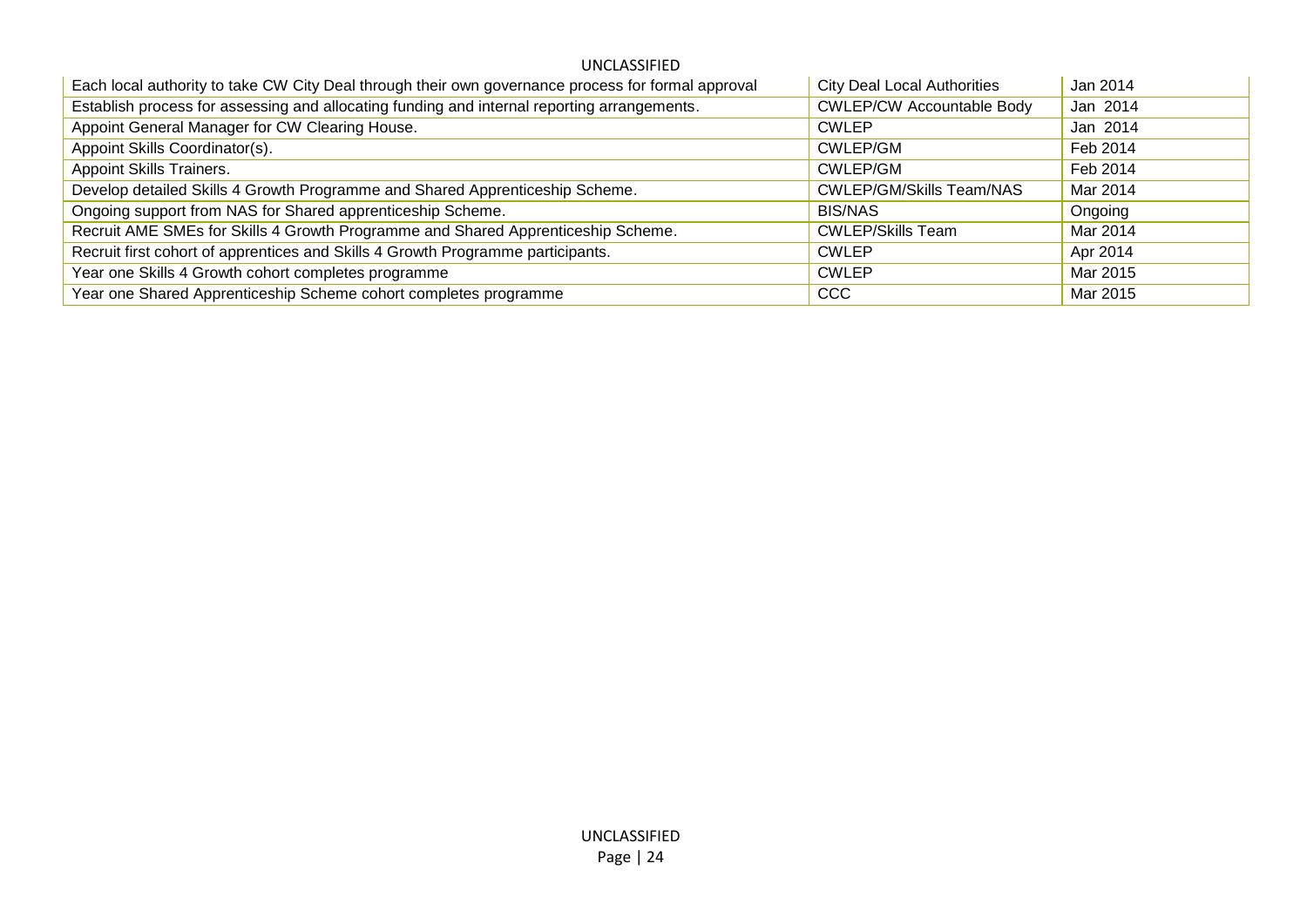| Proposal:                                      | Supporting the Automotive Sector to Grow - Fen End                                                                                                                                                                                                                                                                                                                                                                                                                                                                                                                                                                                                                                                                                                                                                                                                                                                                                                                                                                                                                                                                                                                                                                                                                                                                                            |
|------------------------------------------------|-----------------------------------------------------------------------------------------------------------------------------------------------------------------------------------------------------------------------------------------------------------------------------------------------------------------------------------------------------------------------------------------------------------------------------------------------------------------------------------------------------------------------------------------------------------------------------------------------------------------------------------------------------------------------------------------------------------------------------------------------------------------------------------------------------------------------------------------------------------------------------------------------------------------------------------------------------------------------------------------------------------------------------------------------------------------------------------------------------------------------------------------------------------------------------------------------------------------------------------------------------------------------------------------------------------------------------------------------|
| Summary:                                       | The Fulcrum ("the Project") is a proposed development at Fen End in Warwickshire which will create a significant cluster of specialist accommodation<br>for the Advanced Manufacturing and Engineering (AME) sector. The specific focus of this site will be automotive/motorsport industries. The Fen End<br>site currently consists of a test track plus Research and Development (R&D) facilities occupied by Prodrive. It is one of only four automotive proving<br>grounds in the UK registered in the Automotive Testing Proving Ground Directory. The test track is also used on a regular basis by major international<br>automotive firms including Renault, Ford, Aston Martin and BMW.<br>The site has an extant outline planning permission for employment purposes, including access (which is the subject of this submission), and has<br>potential to deliver up to 27,836m <sup>2</sup> of additional floor space in 10 buildings suitable for a variety of AME/automotive uses, particularly automotive OEMs<br>that require test track facilities, which, on completion over a fifteen year period, could support up to 1,200 jobs. This project focuses on the<br>development of four new buildings within the next 7 years, delivering 10,092m <sup>2</sup> GIA of use class B1a and B1b/c floor space for automotive and |
|                                                | motorsport research and development together with ancillary office and low volume development production. Once this project is delivered the<br>development of the remainder of the site will be self-financing. The Coventry and Warwickshire City Deal will support the initial infrastructure element of<br>the project relating to highways improvements into the site.                                                                                                                                                                                                                                                                                                                                                                                                                                                                                                                                                                                                                                                                                                                                                                                                                                                                                                                                                                   |
| Outcome<br>outputs:                            | Delivery of 896 net jobs across the region as a result of the Fen End scheme (847 in Coventry and Warwickshire).<br>$\bullet$<br>Net additional GVA of £355m between 2014 and 2029.                                                                                                                                                                                                                                                                                                                                                                                                                                                                                                                                                                                                                                                                                                                                                                                                                                                                                                                                                                                                                                                                                                                                                           |
| <b>Milestone</b>                               | March 2014. Completion of temporary test track operator building.<br>$\bullet$<br>June 2014. Letting of contract for highway infrastructure works.<br>September 2014. Completion of highways infrastructure works.<br>December 2014. Construction starts on Plot 2b (Delivering 2,787m <sup>2</sup> GIA of B1b/c floor space).<br>٠<br>December 2014. Construction starts on Plot 3a (Delivering 800m <sup>2</sup> GIA of B1b/c floor space).<br>٠<br>October 2015. First utilities upgrade completed.<br>$\bullet$<br>November 2017. Construction starts on Plot 1b (Delivering 1,394m <sup>2</sup> GIA of B1a and 465m <sup>2</sup> GIA of B1b/c, 1,859m <sup>2</sup> GIA of total floor space).<br>$\bullet$<br>March 2018. Second utilities upgrade completed.<br>-<br>November 2019. Construction starts on Plot 1c (Delivering 1,394m <sup>2</sup> GIA of B1a and 3,252m <sup>2</sup> GIA of B1b/c, 4,646m <sup>2</sup> GIA of total floor space).<br>$\bullet$<br>March 2020. Third utilities upgrade completed.                                                                                                                                                                                                                                                                                                                       |
| <b>Key Govt</b><br>Departments &<br><b>SRO</b> | <b>CLG</b><br>SRO - Bill Hunt, Warwick District Council                                                                                                                                                                                                                                                                                                                                                                                                                                                                                                                                                                                                                                                                                                                                                                                                                                                                                                                                                                                                                                                                                                                                                                                                                                                                                       |
| <b>Resources (City,</b><br>Govt, private       | Hundred Percent Properties have retained Barton Willmore to manage all planning and design matters relating to the implementation of the scheme.<br>There may be additional members of the professional team appointed on Barton Willmore's recommendation for completion of specific tasks. The table<br>below sets out the funding resources and the actions table assume that notification to proceed was granted by year end 2013.                                                                                                                                                                                                                                                                                                                                                                                                                                                                                                                                                                                                                                                                                                                                                                                                                                                                                                        |
| sector, other)                                 | CLG Grant: £559k provided in 2013/14 for highways infrastructure<br>Private sector investment: £17.4m for capital costs of projects over fifteen years (2014 – 2029)                                                                                                                                                                                                                                                                                                                                                                                                                                                                                                                                                                                                                                                                                                                                                                                                                                                                                                                                                                                                                                                                                                                                                                          |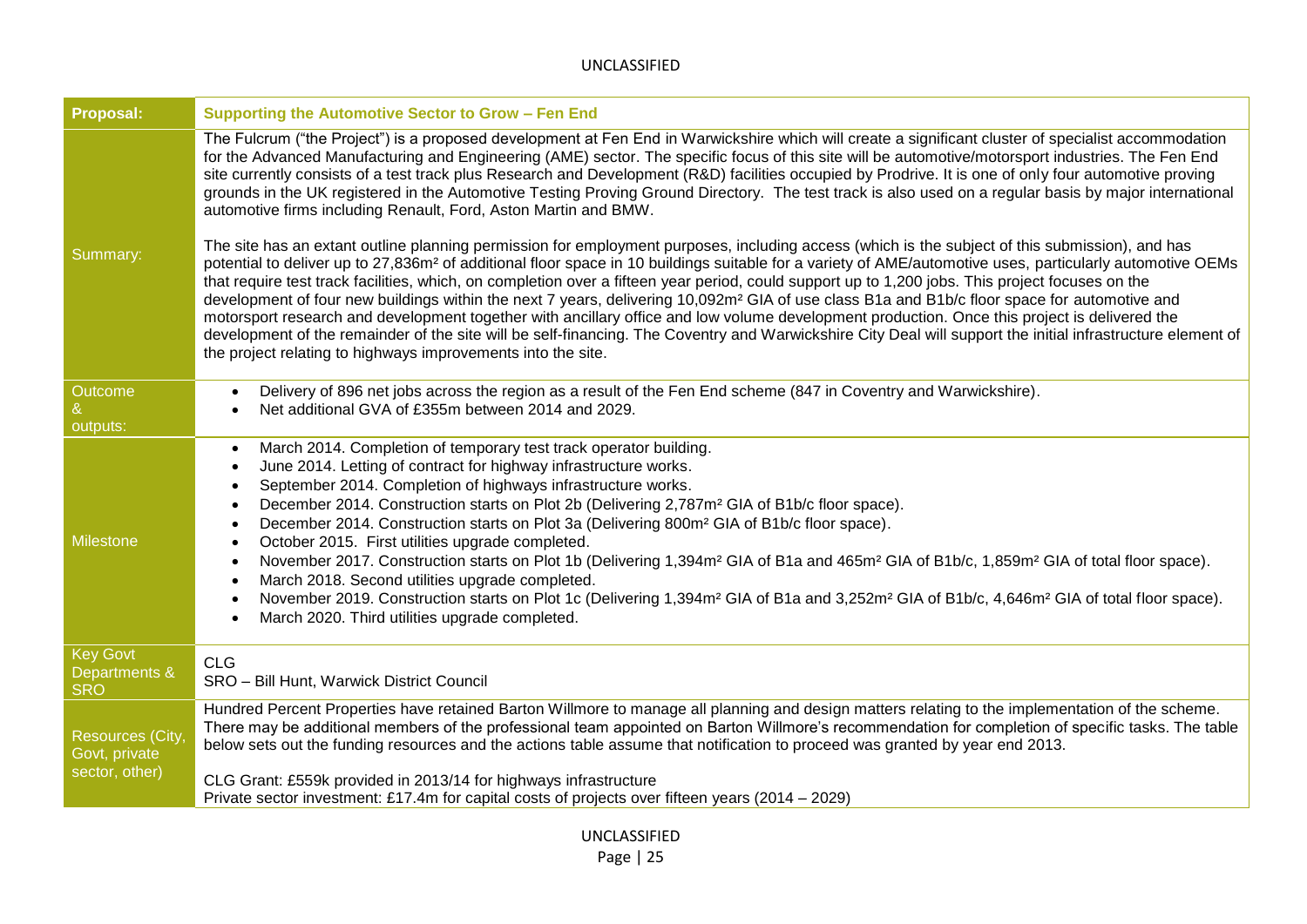| Action:                                                                                                                                                            | Owner                                            | <b>Timeline</b>       |
|--------------------------------------------------------------------------------------------------------------------------------------------------------------------|--------------------------------------------------|-----------------------|
| Each local authority to take City Deal through their own governance process for formal approval                                                                    | <b>City Deal Local Authorities</b>               | Jan 2014              |
| Detailed design of highways infrastructure work.                                                                                                                   | M-EC/Barton Willmore                             | Jan 2014 - Jun 2014   |
| Consultation with highways authority.                                                                                                                              | M-EC/Barton Willmore                             | Nov 2013 to Sept 2014 |
| Agreement and signature of Section 278 agreement.                                                                                                                  | M-EC/Barton<br>Willmore/HPP/WCC                  | May 2014              |
| Agreement of discharge of outline planning permission pre-conditions (commencing now - November 2013).                                                             | Barton Willmore/HPP/M-<br><b>EC/Tyler Grange</b> | Nov 2013 to Sept 2014 |
| Commence construction of temporary test track operator building.                                                                                                   | M-EC/HPP                                         | Apr 2014              |
| Service diversion investigations.                                                                                                                                  | M-EC/HPP                                         | Jan 2014 to May 2014  |
| Completion of temporary test track operator building.                                                                                                              | M-EC/HPP                                         | May 2014              |
| Letting of highways infrastructure works contract.                                                                                                                 | M-EC/WCC                                         | Jun 2014              |
| Submission and approval of Reserved Matters for Employment Floor space - Plot 2b and 3a.                                                                           | Barton Willmore/HPP                              | Jun 2014 - Nov 2014   |
| Commence highways infrastructure works.                                                                                                                            | WCC/HPP                                          | Apr 2014              |
| Completion of highways infrastructure works.                                                                                                                       | WCC/HPP                                          | Sept 2014             |
| Construction starts on Plot 2b (Delivering 2,787m <sup>2</sup> GIA of B1b/c floor space).                                                                          | M-EC/HPP                                         | Dec 2014              |
| Construction starts on Plot 3a (Delivering 800m <sup>2</sup> GIA of B1b/c floor space).                                                                            | M-EC/HPP                                         | Dec 2014              |
| Completion of Plot 2b (Delivering 2,787m <sup>2</sup> GIA of B1b/c floor space).                                                                                   | M-EC/HPP                                         | Sept 2015             |
| Completion of Plot 3a (Delivering 800m <sup>2</sup> GIA of B1b/c floor space).                                                                                     | M-EC/HPP                                         | Sept 2015             |
| First utilities upgrade commences.                                                                                                                                 | UPL/HPP                                          | Apr 2015              |
| First utilities upgrade completed.                                                                                                                                 | UPL/HPP                                          | Oct 2015              |
| Submission and approval of Reserved Matters for Employment Floor space - Plot 1b.                                                                                  | <b>Barton Willmore/HPP</b>                       | Jun - Nov 2017        |
| Construction starts on Plot 1b (Delivering 1,394m <sup>2</sup> GIA of B1a and 465m <sup>2</sup> GIA of B1b/c, 1,859m <sup>2</sup> GIA of total<br>floor space).    | <b>Barton Wilmore/HPP</b>                        | Nov 2017              |
| Construction completed on Plot 1b (Delivering 1,394m <sup>2</sup> GIA of B1a and 465m <sup>2</sup> GIA of B1b/c, 1,859m <sup>2</sup> GIA of<br>total floor space). | <b>Barton Willmore/HPP</b>                       | Sept 2018             |
| Second utilities upgrade commences.                                                                                                                                | UPL/HPP                                          | Apr 2017              |
| Second utilities upgrade completed.                                                                                                                                | UPL/HPP                                          | Mar 2018              |
| Submission and approval of Reserved Matters for Employment Floor space - Plot 1c.                                                                                  | <b>Barton Willmore/HPP</b>                       | Jun - Nov 2019        |
| Construction starts on Plot 1c (Delivering 1,394m <sup>2</sup> GIA of B1a and 3,252m <sup>2</sup> GIA of B1b/c, 4,646m <sup>2</sup> GIA of total<br>floor space).  | <b>Barton Willmore/HPP</b>                       | Nov 2019              |
| Third utilities upgrade commences.                                                                                                                                 | UPL/HPP                                          | Apr 2019              |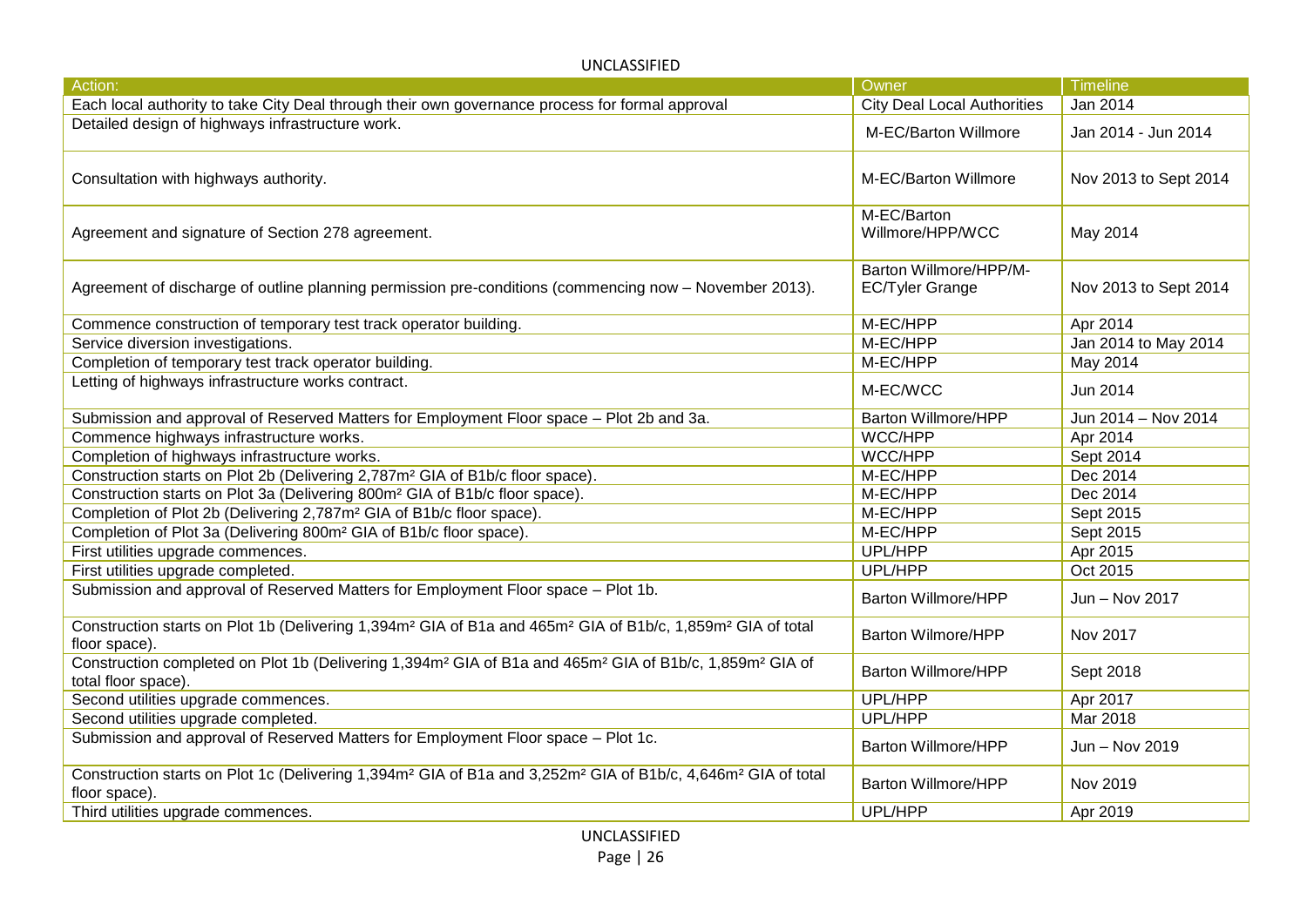| UNCLASSIFIED                                                                                                                                                         |                     |           |  |
|----------------------------------------------------------------------------------------------------------------------------------------------------------------------|---------------------|-----------|--|
| Third utilities upgrade completed.                                                                                                                                   | UPL/HPP             | Mar 2020  |  |
| Construction completed on Plot 1c (Delivering 1,394m <sup>2</sup> GIA of B1a and 3,252m <sup>2</sup> GIA of B1b/c, 4,646m <sup>2</sup> GIA of<br>total floor space). | Barton Willmore/HPP | Sept 2020 |  |

| <b>Proposal:</b>    | <b>Enhancing the planning system</b>                                                                                                                                                                                                                                                                                                                                                                                                                                                                                                                                                                                                                                                                                                                                                                                                                                                                                                                              |  |  |
|---------------------|-------------------------------------------------------------------------------------------------------------------------------------------------------------------------------------------------------------------------------------------------------------------------------------------------------------------------------------------------------------------------------------------------------------------------------------------------------------------------------------------------------------------------------------------------------------------------------------------------------------------------------------------------------------------------------------------------------------------------------------------------------------------------------------------------------------------------------------------------------------------------------------------------------------------------------------------------------------------|--|--|
| Summary:            | SMEs in the AME sector state that, despite the intent within the NPPF that the planning system should be simplified, their ability to navigate speedily<br>and successfully through the planning process remains difficult and the current planning system presents barriers to growth.<br>Whilst opportunities exist to make improvements to the planning service offered by individual LPAs a greater opportunity exists, through the City Deal,<br>to ensure the development of a joined up approach, across the wider public sector (including statutory consultees), that removes barriers and dis-<br>incentives to SME businesses seeking to grow and invest. The CWLEP and the local planning authorities (LPAs) within the CW City Deal area will<br>develop an effective and business friendly planning system that promotes and accelerates development and growth. The City Deal will improve the<br>efficiency of the planning process by providing: |  |  |
|                     | A fast-track planning service for the AME sector.                                                                                                                                                                                                                                                                                                                                                                                                                                                                                                                                                                                                                                                                                                                                                                                                                                                                                                                 |  |  |
|                     | Zero costs for pre-application advice sought by SMEs within the AME sector.                                                                                                                                                                                                                                                                                                                                                                                                                                                                                                                                                                                                                                                                                                                                                                                                                                                                                       |  |  |
|                     | A sub-regional spatial planning approach that provides a pipeline of suitable, available and deliverable sites.<br>Piloting, initially for the AME sector, a 'gold standard' fully integrated planning and regulatory regime.                                                                                                                                                                                                                                                                                                                                                                                                                                                                                                                                                                                                                                                                                                                                     |  |  |
|                     |                                                                                                                                                                                                                                                                                                                                                                                                                                                                                                                                                                                                                                                                                                                                                                                                                                                                                                                                                                   |  |  |
|                     | Pre-application: Pre-application advice will be universally offered to AME companies and promoted by individual LPAs, the CWLEP, business<br>$\bullet$<br>support agencies and through the Clearing House. Pre-application advice from LPAs and Highway Authorities will be free - those authorities<br>that currently charge fees will waive the charges and the remaining LPAs will commit to not introducing future charges for the AME sector. In<br>addition Government and local authorities agree to undertake further discussions with the aim of producing a version of the Planning Protocol<br>that acceptable to all parties, drawing on existing mechanisms such as the Defra-network offer letter.                                                                                                                                                                                                                                                  |  |  |
|                     | Outputs: 50% increase in AME sector firms seeking pre-application advice in Year 1, rising to 90% by end of Year 2; 50% increase in<br>successful applications from the AME sector by end of Year 2.                                                                                                                                                                                                                                                                                                                                                                                                                                                                                                                                                                                                                                                                                                                                                              |  |  |
| Outcome<br>outputs: | Fast-track planning service: The existing Planning Protocol will be amended, to promote growth across the AME sector. Government and<br>local authorities agree to undertake further discussions with the aim of producing a version of the Planning Protocol that acceptable to all<br>parties, drawing on existing mechanisms such as the Defra-network offer letter.                                                                                                                                                                                                                                                                                                                                                                                                                                                                                                                                                                                           |  |  |
|                     | Outputs: 50 additional applications from AME sector firms seeking to expand year on year. 50% reduction in time taken to determine<br>applications from AME sector across the CW City Deal area.                                                                                                                                                                                                                                                                                                                                                                                                                                                                                                                                                                                                                                                                                                                                                                  |  |  |
|                     | Sub-regional spatial strategy: The local authorities participating within the CW City Deal have established a Joint Committee and are<br>working towards early introduction on an EPB. This governance structure will: oversee the creation of a 'pipeline' of deliverable sites, initially<br>specifically targeted at the AME sector and the introduction of appropriate Local Development Orders for specific 'pipeline' sites and any other<br>existing sites identified by LPAs as suitable to support the delivery of AME sector growth. In addition the City Deal will provide a forum for<br>engaging with Government stakeholders and statutory consultees to map out a delivery programme for major sites prior to the submission of a                                                                                                                                                                                                                  |  |  |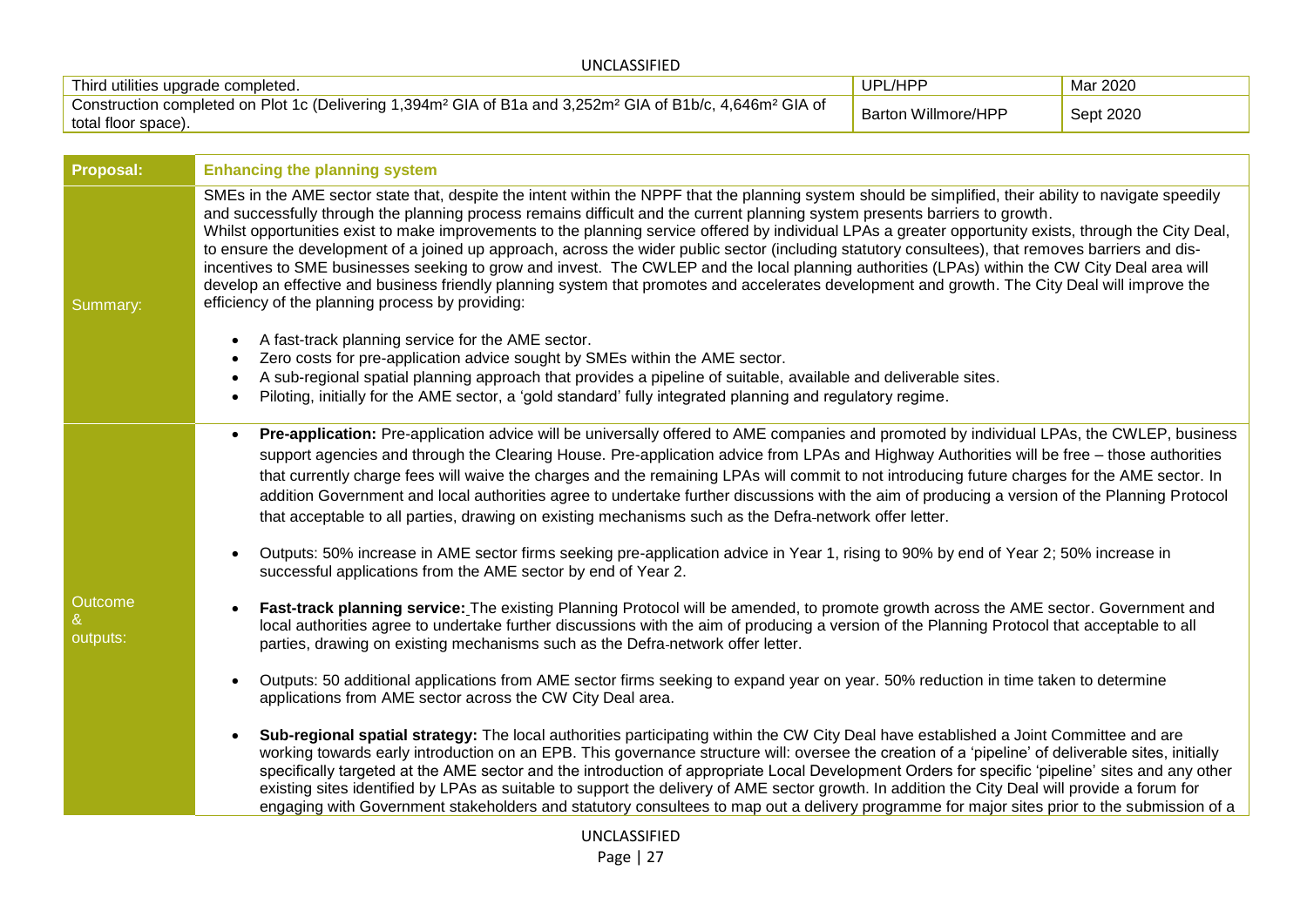|                                                                                                                                                                               | <b>UNCLASSIFIED</b>                                                                                                                                                                                                                                                                                                                                                                                                                                                                                                                                                                                                |                                                                                       |          |  |  |
|-------------------------------------------------------------------------------------------------------------------------------------------------------------------------------|--------------------------------------------------------------------------------------------------------------------------------------------------------------------------------------------------------------------------------------------------------------------------------------------------------------------------------------------------------------------------------------------------------------------------------------------------------------------------------------------------------------------------------------------------------------------------------------------------------------------|---------------------------------------------------------------------------------------|----------|--|--|
|                                                                                                                                                                               | planning application, to ensure that deliverability, viability and, strategic co-ordination issues, plus any strategic support requirements of<br>landowners/developers, can be addressed in a co-ordinated manner, without prejudice to the 'Chinese wall' arrangements necessary to protect<br>the integrity of the planning process.                                                                                                                                                                                                                                                                            |                                                                                       |          |  |  |
|                                                                                                                                                                               | Outputs: Prioritisation of major sites across CW City Deal area; Formal engagement with Government departments and statutory consultees<br>$\bullet$<br>within 28 days of a major site being identified by a LPA or a major planning application being validated.                                                                                                                                                                                                                                                                                                                                                  |                                                                                       |          |  |  |
|                                                                                                                                                                               | Integrated planning and regulatory regime: Introduction of a pilot scheme, aimed initially at the AME sector<br>$\bullet$                                                                                                                                                                                                                                                                                                                                                                                                                                                                                          |                                                                                       |          |  |  |
|                                                                                                                                                                               | Outputs: to be determined<br>$\bullet$                                                                                                                                                                                                                                                                                                                                                                                                                                                                                                                                                                             |                                                                                       |          |  |  |
| <b>Milestone</b>                                                                                                                                                              | December 2013: Establishment of CW City Deal Implementation Group (shadow Business Advisory Group) to discuss and finalise<br>$\bullet$<br>amendments to Planning Protocol, re-imbursement of costs for pre-application charges, pilot arrangements for integrated planning and<br>regulatory regime.<br>March 2014: Introduction of formal engagement arrangements in relation to major sites March 2014: Agreement of extended and amended<br>$\bullet$<br><b>Planning Protocol</b><br>April 2014: Introduction of fast-track planning service and integrated planning and regulatory regime pilot.<br>$\bullet$ |                                                                                       |          |  |  |
| <b>Key Govt</b><br>Departments &<br><b>SRO</b>                                                                                                                                | BIS; CLG; DFT; DEFRA; DWP (host departments for statutory consultees)<br>SROs: Bill Hunt Warwick District Council; Anna Rose Rugby Borough Council.                                                                                                                                                                                                                                                                                                                                                                                                                                                                |                                                                                       |          |  |  |
| Resources (City,<br>Govt, private<br>sector, other)                                                                                                                           | Nil (although income will be foregone on current pre-application charging by Stratford District Council and Warwickshire County Council)                                                                                                                                                                                                                                                                                                                                                                                                                                                                           |                                                                                       |          |  |  |
| Action:                                                                                                                                                                       | Owner<br><b>Timeline</b>                                                                                                                                                                                                                                                                                                                                                                                                                                                                                                                                                                                           |                                                                                       |          |  |  |
|                                                                                                                                                                               | Set up Coventry and Warwickshire City Deal Implementation Group (shadow Business Advisory Group).                                                                                                                                                                                                                                                                                                                                                                                                                                                                                                                  | CW/CPU/BIS                                                                            | Dec 2013 |  |  |
|                                                                                                                                                                               | Each Local Authority to take CW City Deal through their governance process for formal approval.                                                                                                                                                                                                                                                                                                                                                                                                                                                                                                                    | <b>City Deal Local Authorities</b>                                                    | Jan 2014 |  |  |
|                                                                                                                                                                               | <b>CW City Deal</b><br>Co-design and agree a reimbursement process to cover pre-application charges levied by statutory consultees.<br>Mar 2014<br><b>Implementation Group</b>                                                                                                                                                                                                                                                                                                                                                                                                                                     |                                                                                       |          |  |  |
|                                                                                                                                                                               | <b>CW City Deal</b><br>Agree pilot arrangements for integrated planning and regulatory regime for AME sector.<br>Mar 2014<br><b>Implementation Group</b>                                                                                                                                                                                                                                                                                                                                                                                                                                                           |                                                                                       |          |  |  |
| Agree and amend existing Planning Protocol regarding pre-application advice, fast track planning service,<br>LPAs<br>Apr 2014<br>dedicated case officers etc. for AME sector. |                                                                                                                                                                                                                                                                                                                                                                                                                                                                                                                                                                                                                    |                                                                                       |          |  |  |
|                                                                                                                                                                               | Agree and extend Planning Protocol to cover statutory consultees (including agreement of definitions and<br>thresholds for exemptions from charging for AME sector applications).                                                                                                                                                                                                                                                                                                                                                                                                                                  | SROs/statutory consultees<br>and sponsoring<br>departments<br>(BIS/CLG/DfT/Defra/DWP) | Apr 2014 |  |  |
|                                                                                                                                                                               | Complete CWLEP major sites study.<br><b>CWLEP</b><br>Jan 2014                                                                                                                                                                                                                                                                                                                                                                                                                                                                                                                                                      |                                                                                       |          |  |  |
|                                                                                                                                                                               | <b>LPAs</b><br>Complete sub-regional strategic employment land study.<br>Feb 2014                                                                                                                                                                                                                                                                                                                                                                                                                                                                                                                                  |                                                                                       |          |  |  |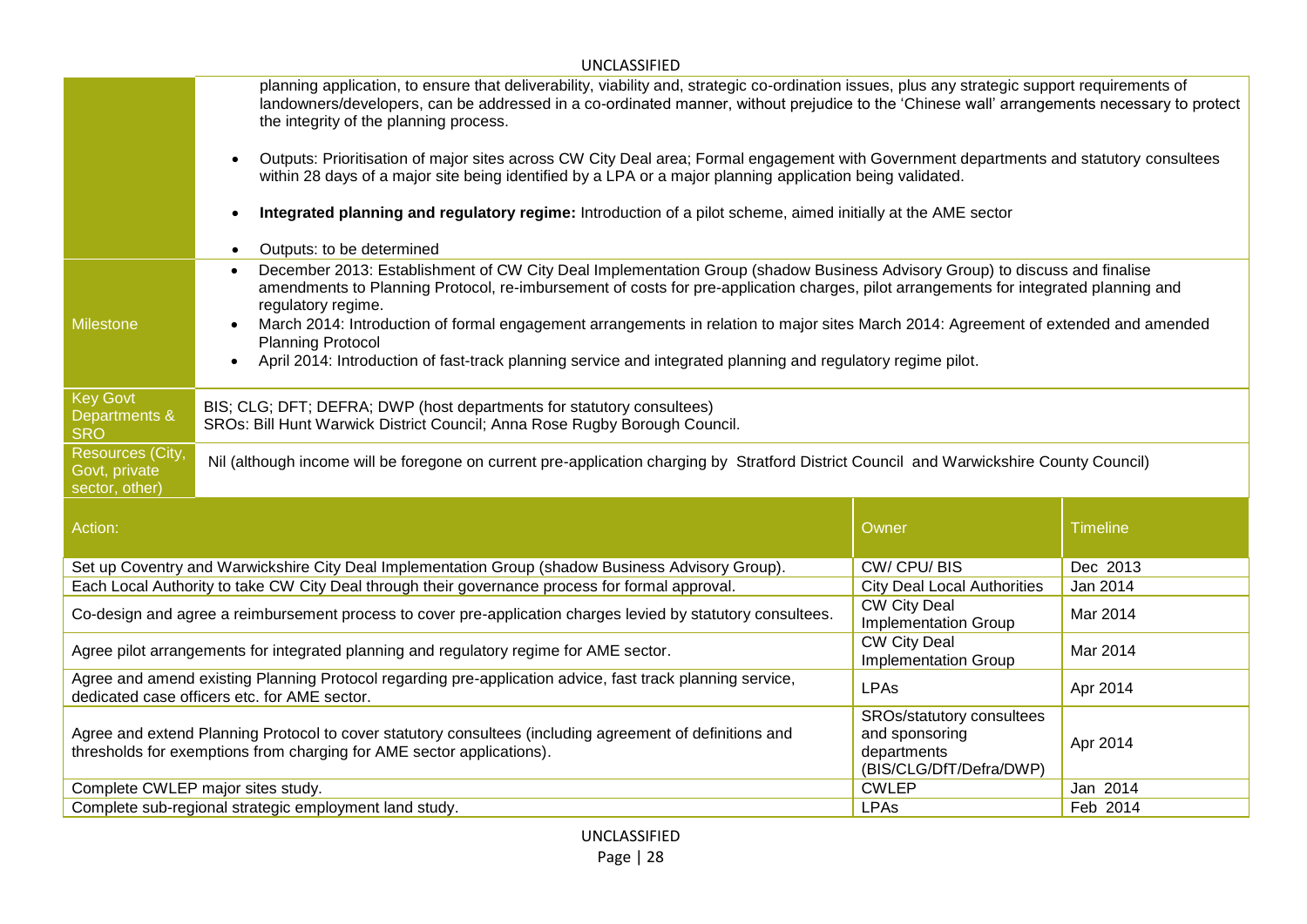UNCLASSIFIED

| Complete prioritisation of strategic sites and implementation of appropriate LDOs.                                                                         | CWLEP/Joint<br>Committee/LPAs | Apr 2014 |
|------------------------------------------------------------------------------------------------------------------------------------------------------------|-------------------------------|----------|
| Agree and implement forum for discussing and resolving major site implementation issues.                                                                   | LPAs/BIS                      | Jan 2014 |
| Document best practice from fast track planning service and pilot integrated planning and regulatory regime pilot<br>for potential roll out to other areas | LPAs/CLG                      | Dec 2014 |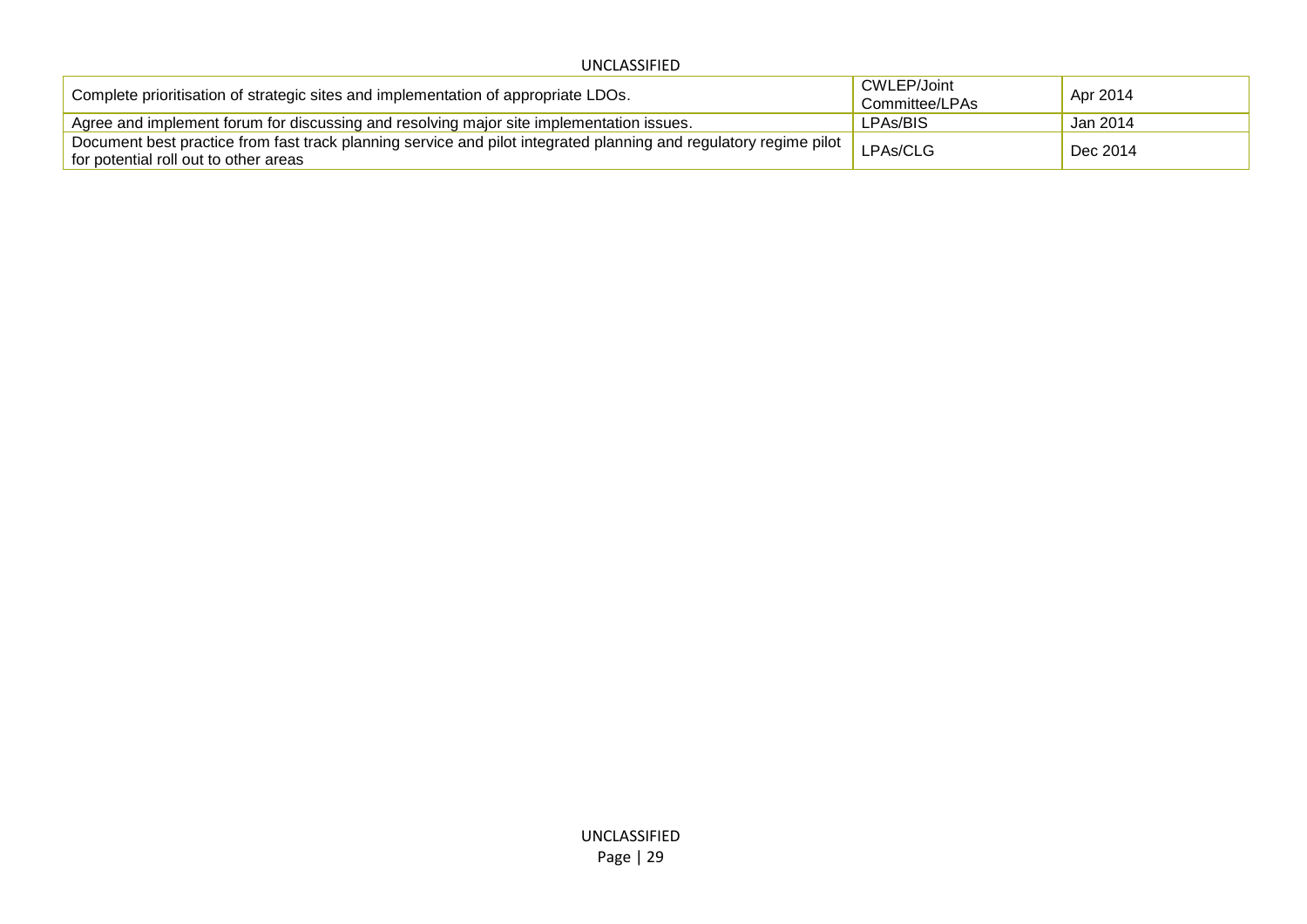| Proposal:                                                                                                                                                                                                                                                  | <b>Supporting Local Growth</b>                                                                                                                                             |  |  |
|------------------------------------------------------------------------------------------------------------------------------------------------------------------------------------------------------------------------------------------------------------|----------------------------------------------------------------------------------------------------------------------------------------------------------------------------|--|--|
| Summary:                                                                                                                                                                                                                                                   | Undertake activities to enhance asset management and public service transformation                                                                                         |  |  |
| Outcome<br>Outputs:                                                                                                                                                                                                                                        | Data sharing on public assets and public service transformation.                                                                                                           |  |  |
| <b>Milestone</b>                                                                                                                                                                                                                                           | February 2014: Property data shared with the Government Property Unit.<br>Ongoing: Publish reports setting out progress being made to drive public service transformation. |  |  |
| <b>Key Govt</b><br>Departments &<br><b>SRO</b>                                                                                                                                                                                                             | Government Property Unit<br>SRO: Assets - Nigel Clews Coventry City Council; Transformation - Monica Fogarty, Warwickshire County Council                                  |  |  |
| Resources (City,<br>Govt, private<br>sector, other)                                                                                                                                                                                                        | No financial resources required. Activities will be undertaken within existing budgets.                                                                                    |  |  |
| Action:                                                                                                                                                                                                                                                    | <b>Timeline</b><br>Owner                                                                                                                                                   |  |  |
| Local authorities in Coventry and Warwickshire will make data they have provided to the West Midlands Property<br>CW local authorities<br>Feb 2014<br>Alliance and the Warwickshire Observatory on their assets available to the Government Property Unit. |                                                                                                                                                                            |  |  |
| Local authorities will continue to publish reports on the progress they are making to drive public service<br>CW local authorities<br>Ongoing<br>transformation.                                                                                           |                                                                                                                                                                            |  |  |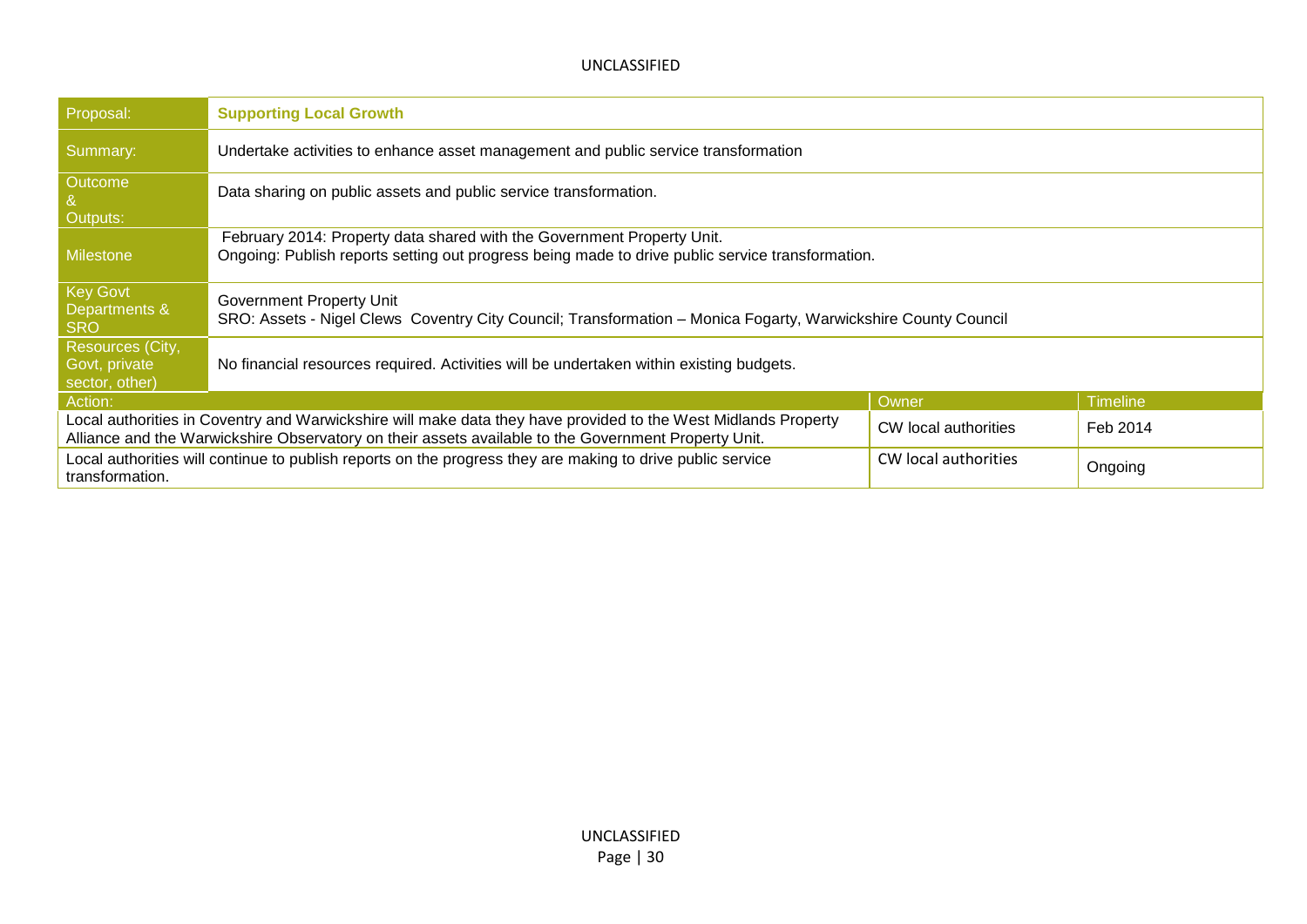| Proposal:                                                                                                                                                                                                                                                                 | <b>Coventry and Warwickshire Governance Structure</b>                                                                                                                                   |                                    |                    |
|---------------------------------------------------------------------------------------------------------------------------------------------------------------------------------------------------------------------------------------------------------------------------|-----------------------------------------------------------------------------------------------------------------------------------------------------------------------------------------|------------------------------------|--------------------|
| Summary:                                                                                                                                                                                                                                                                  | Establish City Deal governance arrangements.                                                                                                                                            |                                    |                    |
| Outcome<br>Outputs:                                                                                                                                                                                                                                                       | Economic Prosperity Board established by 2016.                                                                                                                                          |                                    |                    |
| <b>Milestone</b>                                                                                                                                                                                                                                                          | February 2014: Joint Statutory Committee established<br>Spring 2016: Economic Prosperity Board established                                                                              |                                    |                    |
| <b>Key Govt</b><br>Departments &<br><b>SRO</b>                                                                                                                                                                                                                            | <b>CLG</b><br>SRO: Jenni Venn, Coventry City Council                                                                                                                                    |                                    |                    |
| Resources (City,<br>Govt, private<br>sector, other)                                                                                                                                                                                                                       | No financial resources, governance arrangements will be established using existing budgets.                                                                                             |                                    |                    |
| Owner<br><b>Timeline</b><br>Action:                                                                                                                                                                                                                                       |                                                                                                                                                                                         |                                    |                    |
| Agree terms of reference for the Coventry and Warwickshire Joint Statutory Committee and gain approval for the<br><b>City Deal Local Authorities</b><br>Jan 2014<br>establishment of the Joint Committee through individual local authorities' formal governance process. |                                                                                                                                                                                         |                                    |                    |
|                                                                                                                                                                                                                                                                           |                                                                                                                                                                                         |                                    |                    |
|                                                                                                                                                                                                                                                                           | Joint Statutory Committee formally established.                                                                                                                                         | <b>City Deal Local Authorities</b> | Feb 2014           |
|                                                                                                                                                                                                                                                                           | Review of current legislation on Economic Prosperity Boards and Combined Authorities.                                                                                                   | <b>CLG</b>                         | Spring 2014        |
|                                                                                                                                                                                                                                                                           | Agree options process and timetable for moving toward forming an Economic Prosperity Board in Coventry and<br>Warwickshire - including Hinckley and Bosworth Council in Leicestershire. | Joint Committee                    | Feb 2014           |
| <b>Combined Authorities.</b>                                                                                                                                                                                                                                              | Changes to relevant statute following Government review of current legislation on Economic Prosperity Boards and                                                                        | <b>CLG</b>                         | Summer-Autumn 2014 |
| Board.                                                                                                                                                                                                                                                                    | Undertake a formal governance review to inform any final decision to seek the creation of Economic Prosperity                                                                           | Joint Committee                    | Spring 2015        |
|                                                                                                                                                                                                                                                                           | Government considers findings of governance review.                                                                                                                                     | <b>CLG</b>                         | Summer-Autumn 2015 |